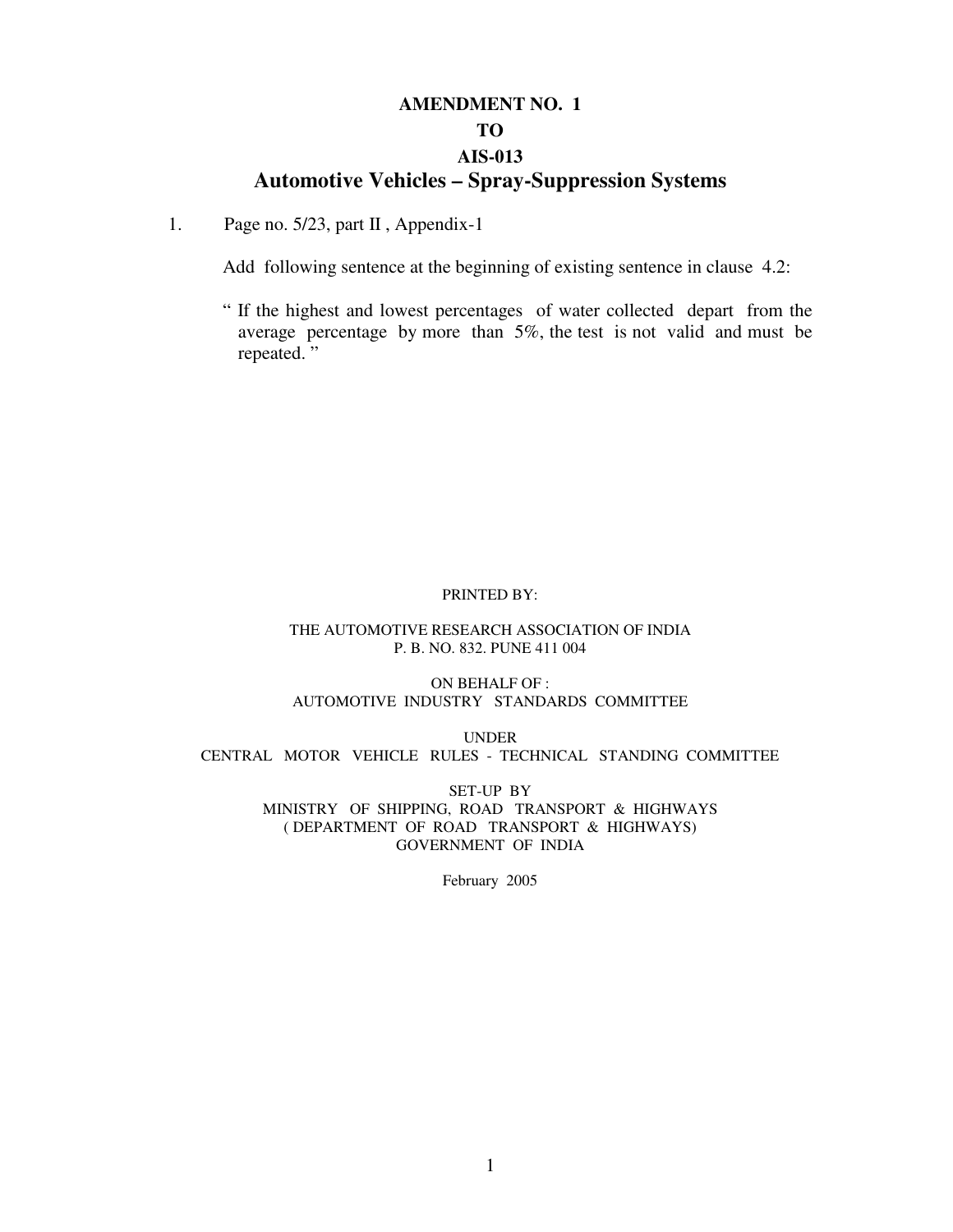# **AIS-013**

# AUTOMOTIVE INDUSTRY STANDARD

# **Automotive Vehicles - Spray-Suppression Systems**

PRINTED BY:

THE AUTOMOTIVE RESEARCH ASSOCIATION OF INDIA P.B.NO.832, PUNE 411 004

ON BEHALF OF: AUTOMOTIVE INDUSTRY STANDARDS COMMITTEE

UNDER CENTRAL MOTOR VEHICLES RULES – TECHNICAL STANDING COMMITTEE

> SET-UP BY MINISTRY OF ROAD TRANSPORT & HIGHWAYS GOVERNMENT OF INDIA

> > December 2004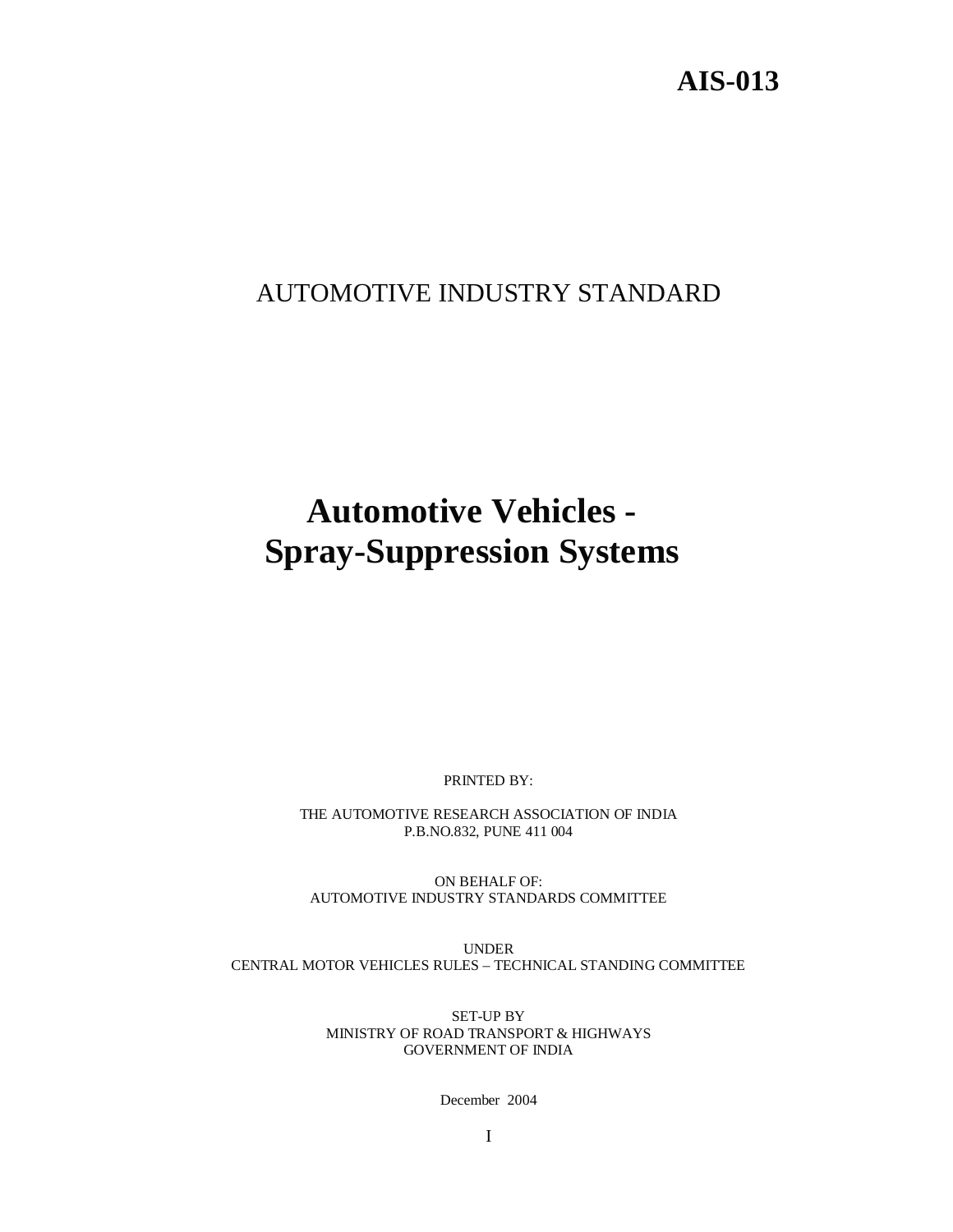| Sr.<br>No. | Corr-<br>igenda | Amend-<br>ment | <b>Revision</b> | <b>Date</b> | <b>Remark</b> | Misc. |
|------------|-----------------|----------------|-----------------|-------------|---------------|-------|
|            |                 |                |                 |             |               |       |
|            |                 |                |                 |             |               |       |
|            |                 |                |                 |             |               |       |
|            |                 |                |                 |             |               |       |
|            |                 |                |                 |             |               |       |
|            |                 |                |                 |             |               |       |
|            |                 |                |                 |             |               |       |

Status Chart of the Standard to be used by the purchaser for updating the record

**General Remarks:**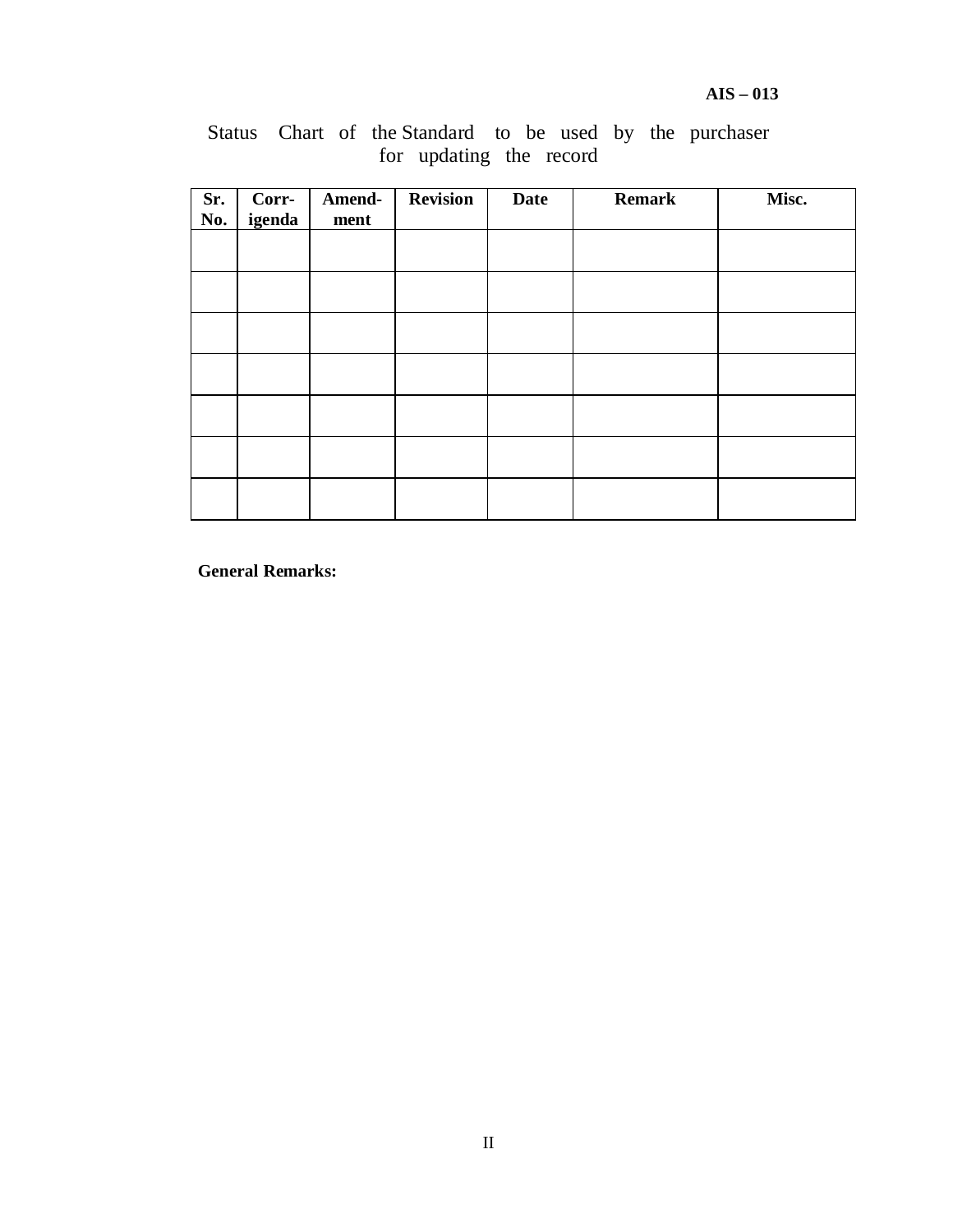#### **INTRODUCTION**

The Government of India felt the need for a permanent agency to expedite the publication of standards and development of test facilities in parallel when the work on the preparation of the standards is going on, as the development of improved safety critical parts can be undertaken only after the publication of the standard and commissioning of test facilities. To this end, the Ministry of Surface Transport (MOST) has constituted a permanent Automotive Industry Standard Committee (AISC) vide order No. RT-11028/11/97-MVL dated September 15, 1997. The standards prepared by AISC will be approved by the permanent CMVR Technical Standing Committee (CTSC). After approval, the Automotive Research Association of India, (ARAI), Pune, being the secretariat of the AIS Committee, has published this standard. For better dissemination of this information ARAI may publish this document on their Web site.

In the process of harmonizing the Indian Standards with the EEC/ECE Standards the requirements of the spray - suppression devices for automotive vehicles were deliberated.

There is no ECE regulation and hence the AIS-013 is based on Directive 91/226/EEC which relates to spray-suppression systems for commercial vehicles and trailers in higher weight categories. The standard covers the requirements of the fitment of spray - suppression devices on the vehicles. The standard also covers the performance requirements and the component type approval of two types of devices namely the energy absorption type and the air/water separator type.

The Automotive Industry Standards Committee responsible for preparation of this standard is given in Annexure : 1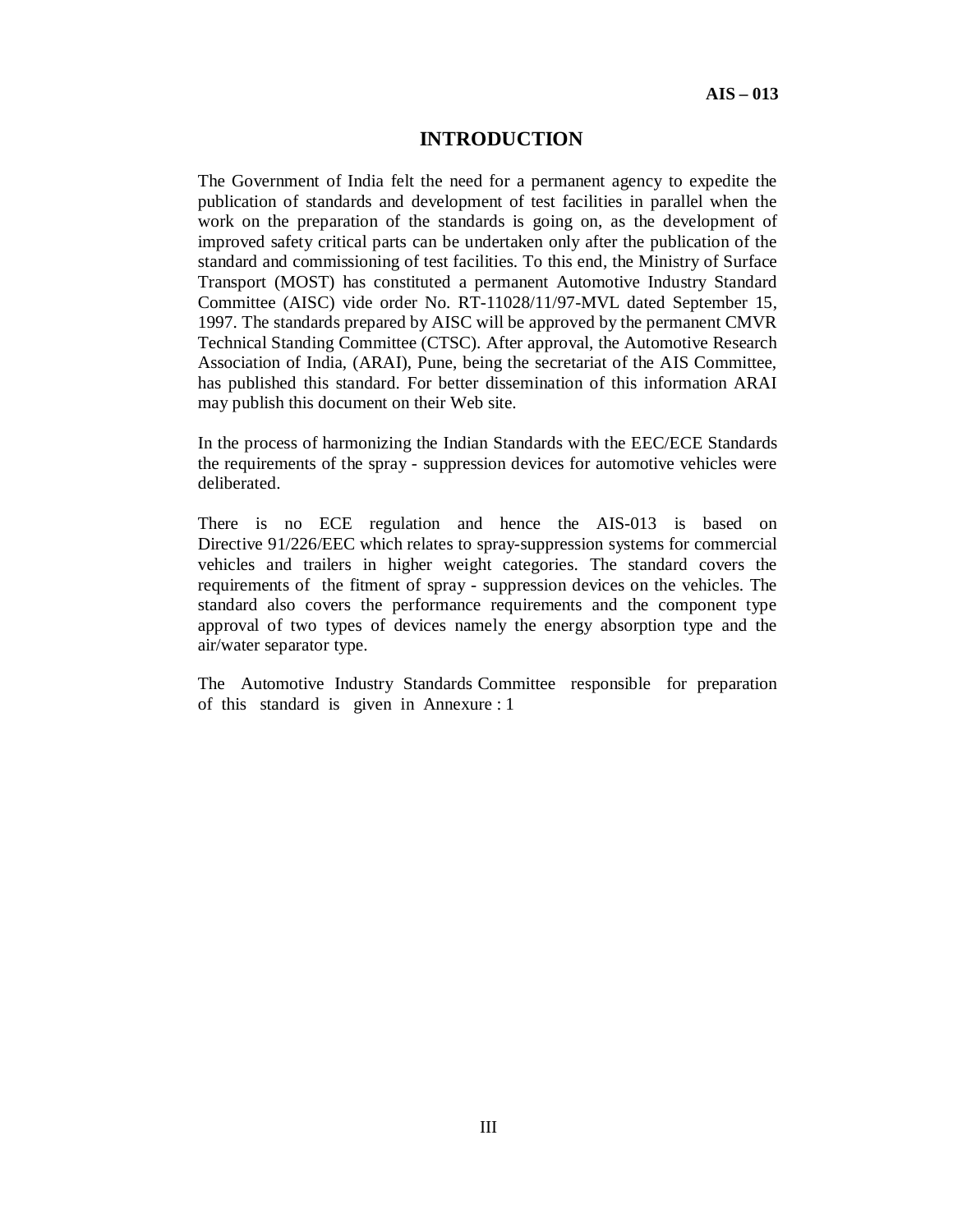# **Automotive Vehicles – Spray-Suppression Systems**

#### **1. SCOPE**

This Standard specifies the performance, dimensional and fitment requirements of spray-suppression systems in following category of automotive vehicles:

All category  $N_2$  vehicles of Gross Vehicle Weight (GVW) exceeding 7.5 tonnes, and all category  $N_3$ ,  $T_3$  and  $T_4$  vehicles shall be constructed and or fitted with spray-suppression devices in such a way as to meet the requirements of this standard.

The requirements laid down relating to spray-suppression devices as defined in Para 4 of Part I are not mandatory in the case of chassis/cab vehicles, unbodied vehicles, 'off-road' vehicles in which the presence of spraysuppression devices is incompatible with their use. However, if such devices are fitted to these vehicles, they shall conform to the requirements of this Standard.

#### **2. REFERENCE**

- 2.1 IS: 14272 1995 (Under revision) Automotive Vehicles Types Terminology – Part 1 – Three and Four Wheelers.
- 2.2 IS: 9211–1979 Denominations and Definitions of Weights of Road Vehicles.

#### **3. CONTENTS**

The requirements of spray-suppression devices in automotive vehicles as per this standard have been covered in the following three parts.

- PART I: General definitions
- PART II: Requirements relating to the component type approval of spray-suppression devices.
	- Appendix 1: Tests on spray-suppression devices of the energy absorber type
	- Appendix 2: Tests on spray-suppression devices of the air / water separator type
- PART III: Requirements relating to the type approval of a vehicle with regard to fitment of spray-suppression systems.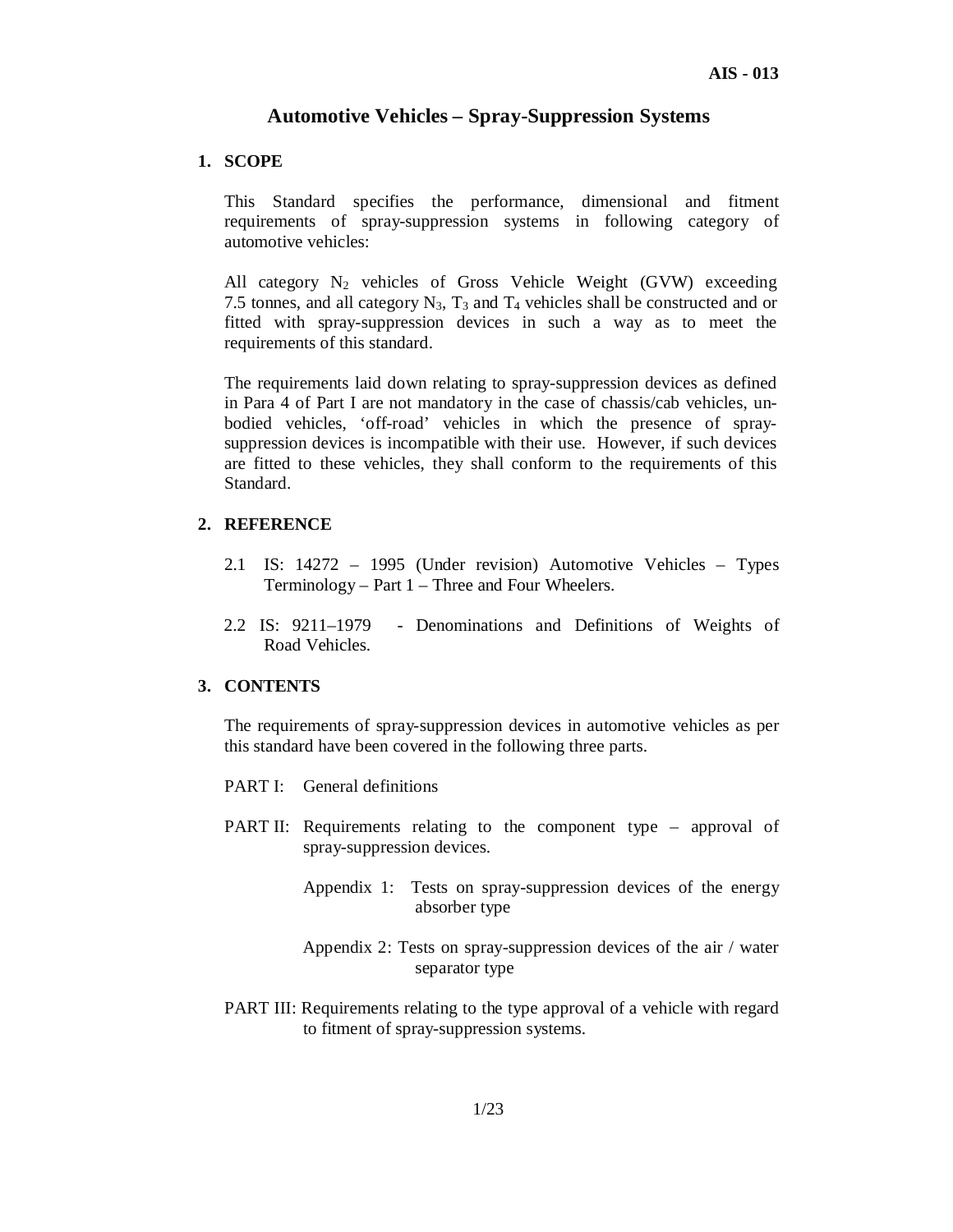#### **1.0 DEFINITIONS**

For the purposes of this standard, the following definitions shall apply:

#### **1.1 Spray-Suppression System**

means a system intended to reduce the pulverization of water thrown upwards by the tyres of a vehicle in motion. The spray-suppression system is variously made up of a mudguard, rain flaps and valances equipped with a spray-suppression device.

# **1.2 Mudguard**

'Mudguard' means a rigid or semi-rigid component intended to trap the water thrown up by tyres in motion and to direct it towards the ground. Mudguards may entirely or partially form an integral part of the vehicle bodywork or other parts of the vehicle such as the lower part of the load platform, etc.

#### **1.3 Rain flap**

means a flexible component mounted vertically behind the wheel, on the lower part of the chassis or the loading surface, or on the mudguard.

The rain flap shall also reduce the risk of small objects, in particular pebbles, being picked up from the ground by the tyres and thrown upwards or side wards towards other road users.

#### **1.4 Spray-suppression device**

means part of the spray-suppression system, which may comprise:

#### **1.4.1 Air / water separator**

This is a component forming part of the valance and /or of the rain flap through which air can pass whilst reducing pulverized water emissions.

#### **1.4.2 Energy absorber**

This is a component forming part of the mudguard and / or valance and /or rain flap which absorbs the energy of water spray, thus reducing pulverized water spray.

#### **1.5 Outer valance**

means a component located approximately within a vertical plane that is parallel to the longitudinal plane of the vehicle. It may form part of a mudguard or of the vehicle bodywork.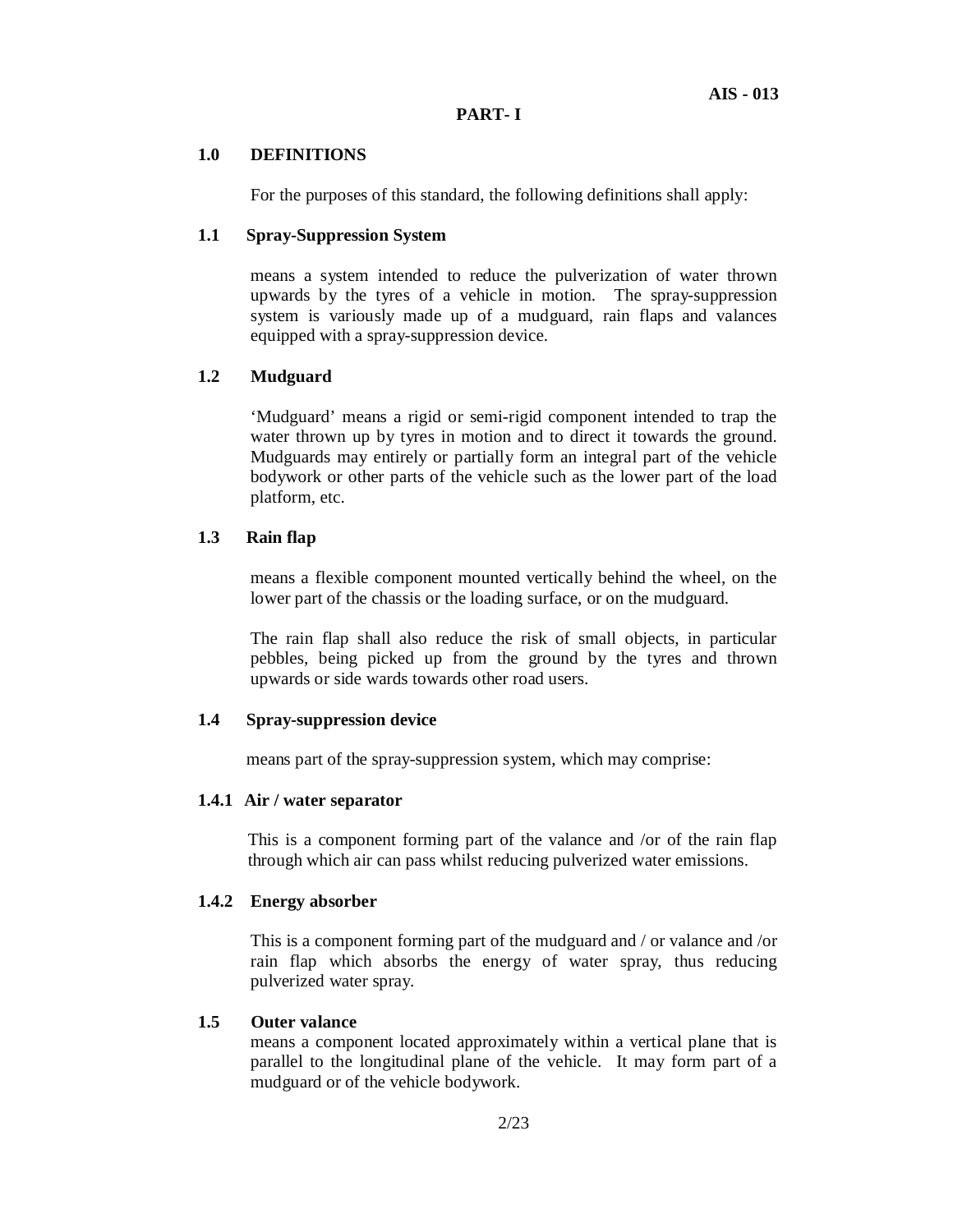#### **1.6 Steered wheels**

means the wheels actuated by the vehicle's steering system.

#### **1.7 Self-tracking axle**

means an axle pivoted about a central point in such a way that it can describe a horizontal arc. For the purpose of this Standard, a self-tracking axle of the `pivot steering' type is considered to be, and treated as, an axle fitted with steered wheels.

#### **2 SELF-STEERED WHEELS**

means wheels not actuated by the vehicle's steering device, which may swivel through an angle not exceeding 20 deg. owing to the friction exerted by the ground.

# **3 LIFTING AXLE**

means an axle, which can be lifted from the road during normal vehicle use.

#### **4 UNLADEN VEHICLE**

means a vehicle in the form given in clause 3.2, to 3.6 of IS : 9211-1979 depending on the configuration of the vehicle submitted for Type Approval of the spray-suppression device / system.

#### **5 TYRE CONTACT PATCH**

means the part of the tyre, in contact with the road (surface), which provides grip.

# **6 TYPE OF SPRAY-SUPPRESSION DEVICE**

means devices which do not differ with respect to the following main characteristics:

- The physical principle adopted in order to reduce emissions (waterenergy absorption, air/water separator),
- Materials,
- Shape,
- Dimensions (in so far as they may influence the behavior of the material).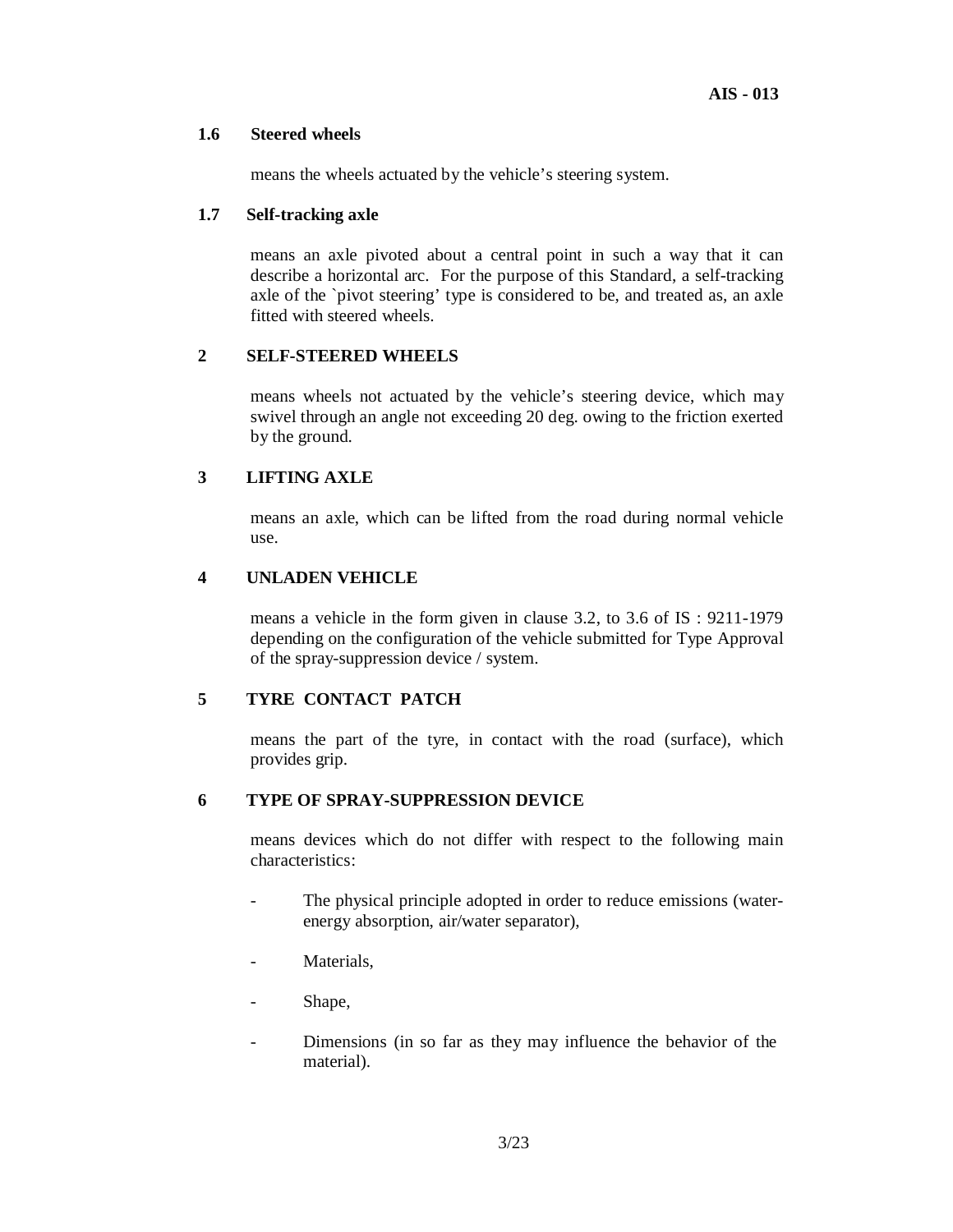# **PART II**

# **REQUIREMENTS RELATING TO THE COMPONENT TYPE-APPROVAL OF SPRAY-SUPPRESSION DEVICES**

#### **0. GENERAL SPECIFICATIONS**

0.1. Spray-suppression devices shall be constructed in such a way that they operate properly when used normally on wet roads. Moreover, they shall incorporate no structural or manufacturing defect detrimental to their proper functioning or behavior.

#### **1. TESTS TO BE CARRIED OUT**

1.1. Depending on their physical operating principle spray-suppression devices are subjected to the relevant tests as described in Appendices 1 and 2 and shall deliver the results required in Cl. 4 of those Appendices.

#### **2. APPLICATION FOR COMPONENT TYPE -APPROVAL**

- 2.1 The application for component Type Approval of a type of spray -suppression device shall be submitted by the manufacturer to the Test Agency.
- 2.2 For each type, the application shall be accompanied by the following documents in A4 or folded A4 size and the following information.
- 2.2.1 A technical description of the spray suppression device indicating its physical operating principle and the relevant test to which it shall be subjected, the materials used and one or more drawings in sufficient detail and to an appropriate scale to enable this ( or these ) to be identified.
- 2.2.2 Four samples, shall be provided out of which three shall be used for tests and the fourth shall be kept by the Testing Agency for any subsequent verification. The Test Agency may require further samples.
- 2.3 Markings:

 Each sample shall be clearly and indelibly marked with the trade name or mark and an indication of the type of the spray - suppression device by the letter 'A' or the letter ' S' depending on whether the device is of the energy absorption type  $(A)$  or of the air / water separator type  $(S)$ .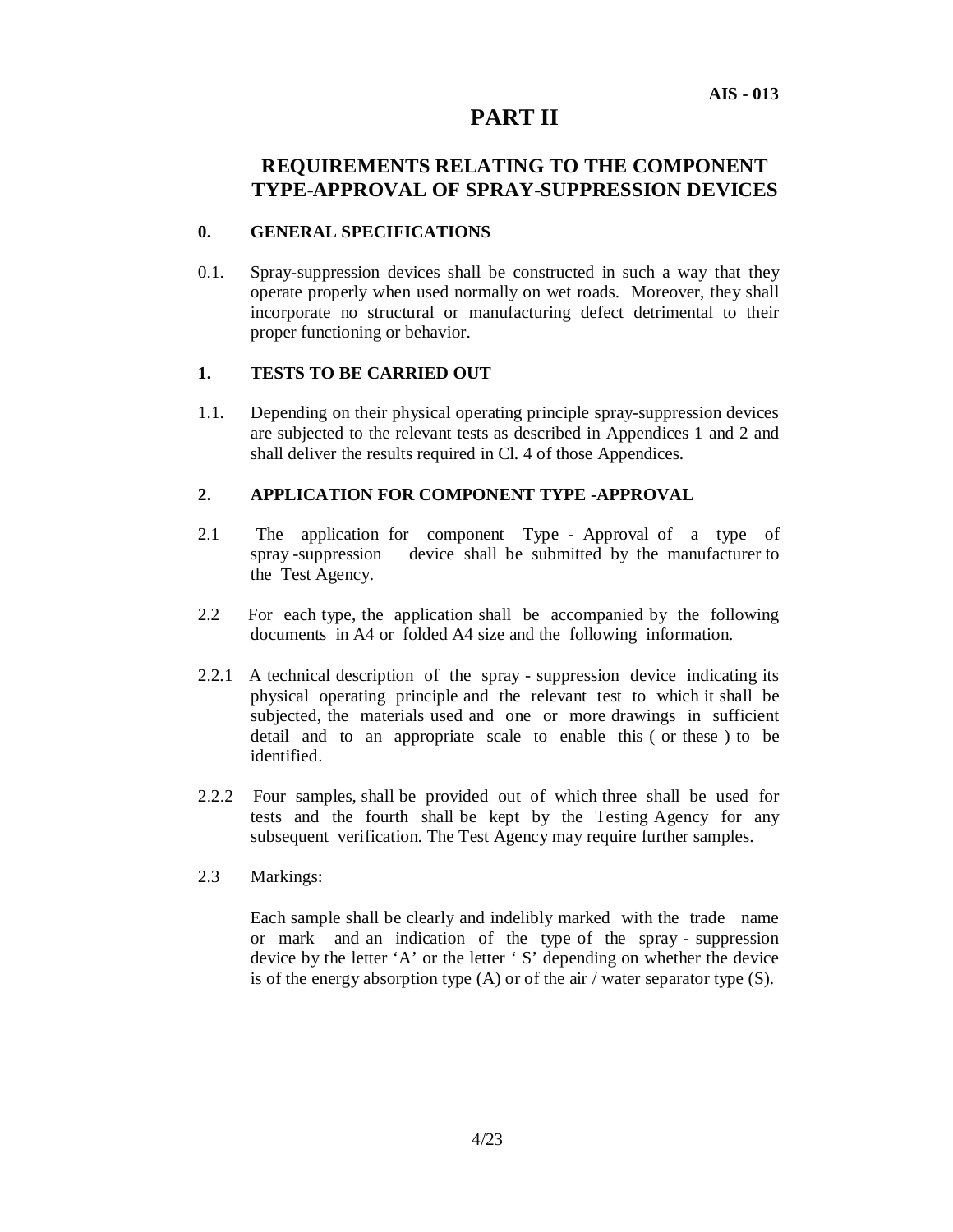#### **Appendix 1 TESTS ON SPRAY-SUPPRESSION DEVICES OF THE ENERGY-ABSORBER TYPE**

#### **1. PRINCIPLE**

The aim of these tests is to quantify the ability of a device to retain the water directed against it by a series of jets. The test assembly is intended to reproduce the conditions under which the device is to function when fitted to a vehicle as regards the volume and speed of the water thrown up from the ground by the tyre tread.

#### **2. EQUIPMENT**

See Figure 8 for description of the test assembly. The tests are carried out in a still-air environment.

#### **3. PROCEDURE**

- 3.1. Secure a 500 (+0 / -5) mm wide, 750 mm high sample of the device to be tested to the vertical frame of the testing equipment, making sure that the sample lies well within the limits of the collector, and that no obstacle is able to deflect the water, either before or after its impact.
- 3.2. Set the water flow rate at  $0.675 \ (\pm 0.01)$  l/s and direct at least 90 l on to the sample from a horizontal distance of 500  $(\pm 2)$  mm (Figure 8).
- 3.3. Allow the water to trickle from the sample into the collector and calculate the percentage (difference) between the quantity of water collected and the quantity of water sprayed.
- 3.4. Repeat the test five times and calculate the average percentage amount of water collected.

#### **4. RESULTS**

- 4.1. The calculated average percentage of water collected during the five tests shall not be less than 70% of the amount of water directed on to the device.
- 4.2 If even in the second test the highest and lowest percentages of water recovered again depart from the average percentage by more than 5% and/or if the lower value does not satisfy the requirements of item 4.1, approval is refused.
- 4.3 Where the vertical position of the device influences the results obtained, the procedure described in items 3.1 and 3.4 shall be repeated in the positions giving the highest and lowest percentage of water collected the requirements of Cl. 4.2 remain in force.

The requirements of item 4.1 remain in force in order to give the result of each test.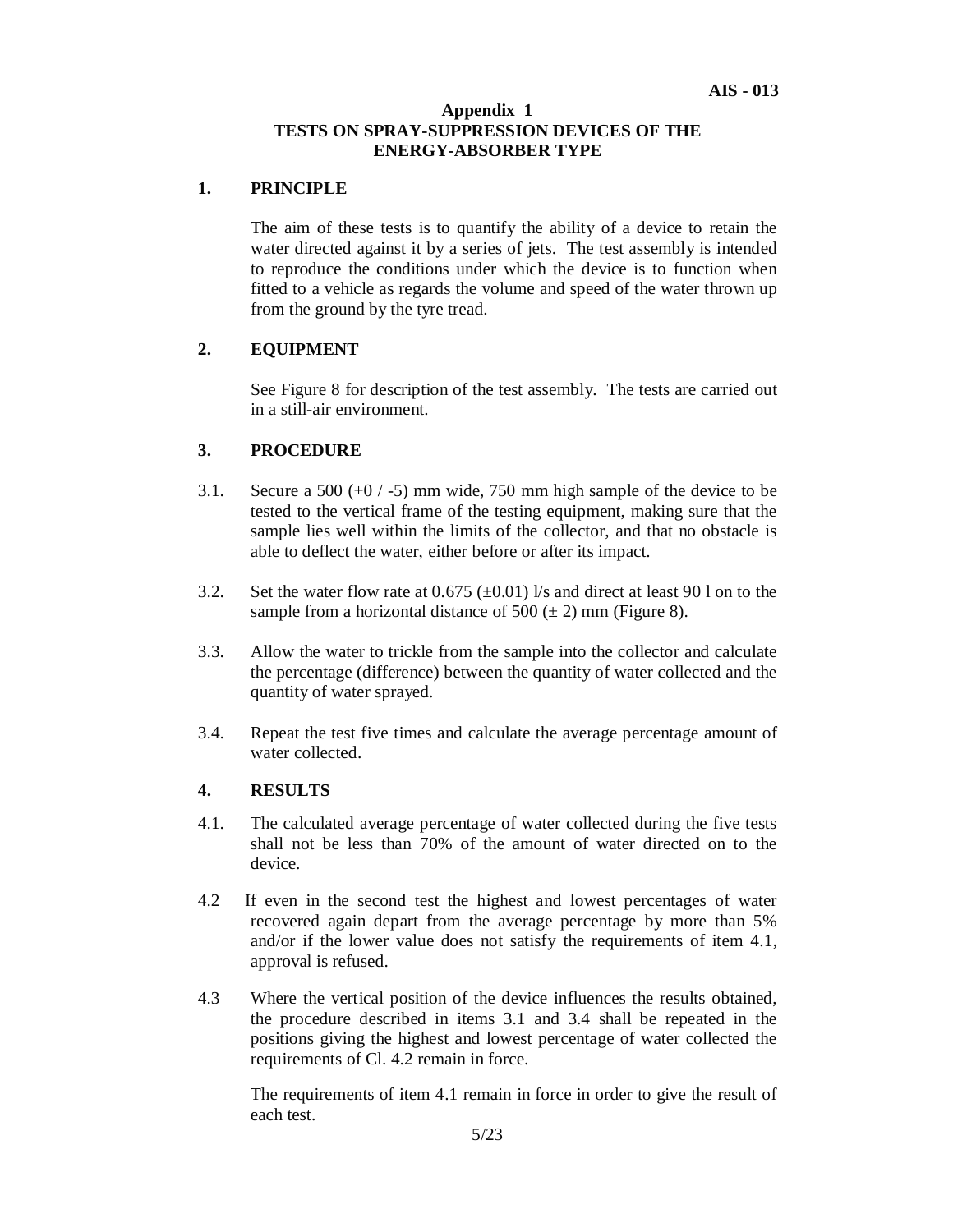# **Appendix 2**

#### **TEST ON SPRAY-SUPPRESSION DEVICES OF THE AIR / WATER SEPARATOR TYPE**

#### **1. PRINCIPLE**

This test is intended to determine the effectiveness of a porous material intended to retain the water with which it has been sprayed by means of a pressurized air/water pulverizer.

The equipment used for the test shall simulate the conditions to which the material would be submitted, with regard to the volume and speed of the water spray produced by the tyres, if it were fitted to a vehicle.

#### **2. EQUIPMENT**

2.1 The test assembly is as described in Figure 9.

#### **3. PROCEDURE**

Secure a 305 x 100 mm sample vertically in the test assembly; check that there is no space between the sample and the upper curved plate and that the tray is properly in position. Fill the pulverizer tank with exactly one liter of water and place this as described in the diagram.

The pulverizer shall be regulated as follows:

Pressure (at pulverizer): 5 bar + 10%/ - 0%

Flow rate: 1 litre / minute  $+5$  seconds

Pulverization: Circular, roughly 50 mm in diameter at 200 mm from the sample, nozzle 5 mm in diameter.

Pulverize until there is no more water mist and note the time taken. Let the water flow out of the sample on to the tray for 60 seconds and measure the volume of water collected. Measure the quantity of water left in the pulverizer tank. Calculate the percentage by volume of water collected versus the volume of water pulverized.

Repeat the test five times and calculate the average percentage of the quantity collected. Check before each test that the tray, pulverizer tank and measuring vessel are dry.

During the test the ambient temperature shall be 27  $(\pm 5)$  °C.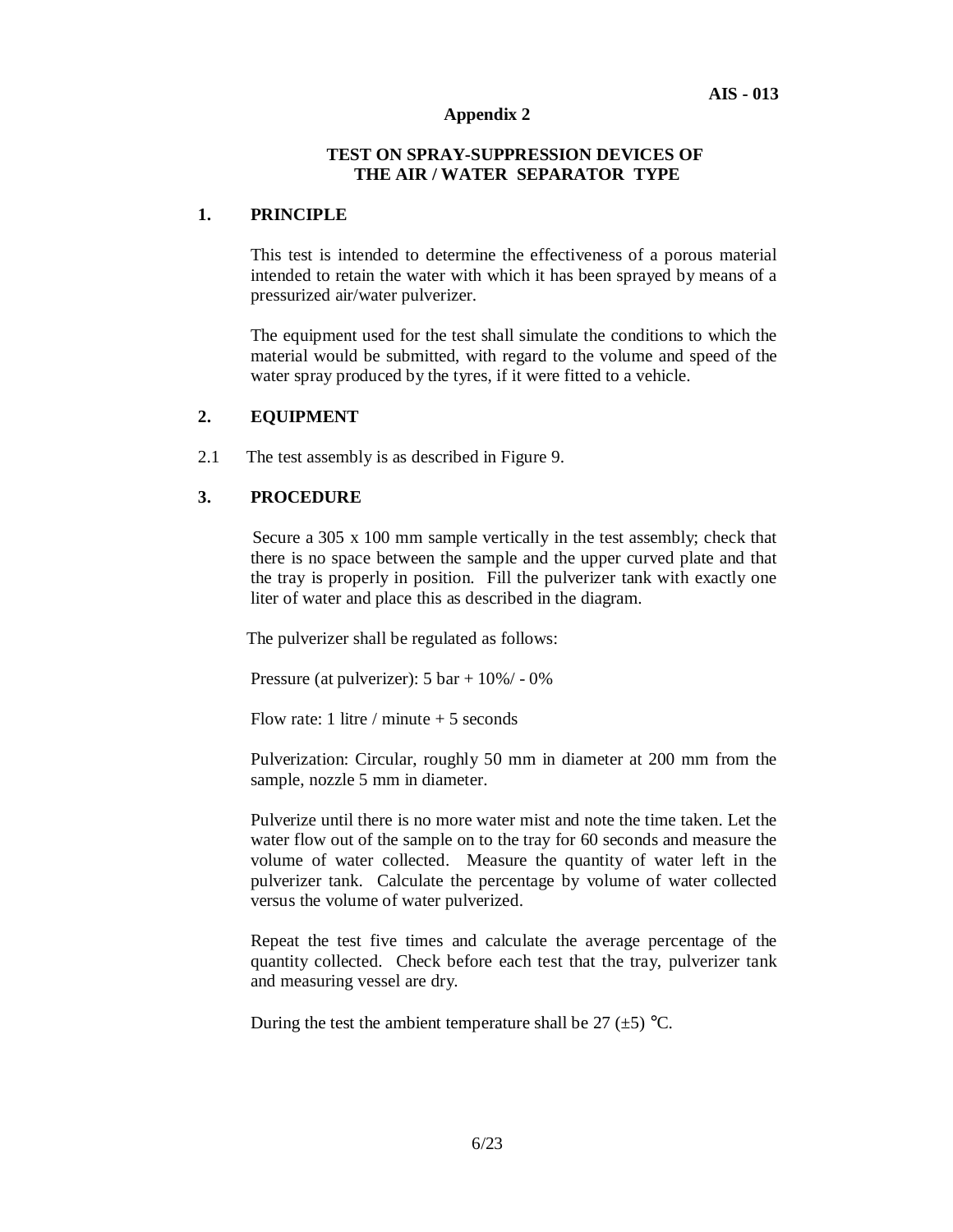# **4. RESULTS**

- 4.1 The calculated average percentage of water collected at the end of five tests shall not be less than 85% of the quantity of water sprayed on to the device.
- 4.2 If the highest and lowest percentages of water collected vary by more than 5% of the average percentage, the test is not valid and shall be repeated.

If even in the second test, the highest and lowest percentages of water recovered again depart from the average percentage by more than 5% and/or if the lower value does not satisfy the requirements of Cl. 4.1, approval is refused.

4.3 Where the vertical position of the device influences the results obtained, the procedure described in items 3.1 and 3.4 shall be repeated in the positions giving the highest and lowest percentages of water collected; the requirements of Cl. 4.2 remain in force.

The requirement of Cl. 4.1 remains in force in order to give the results of each test.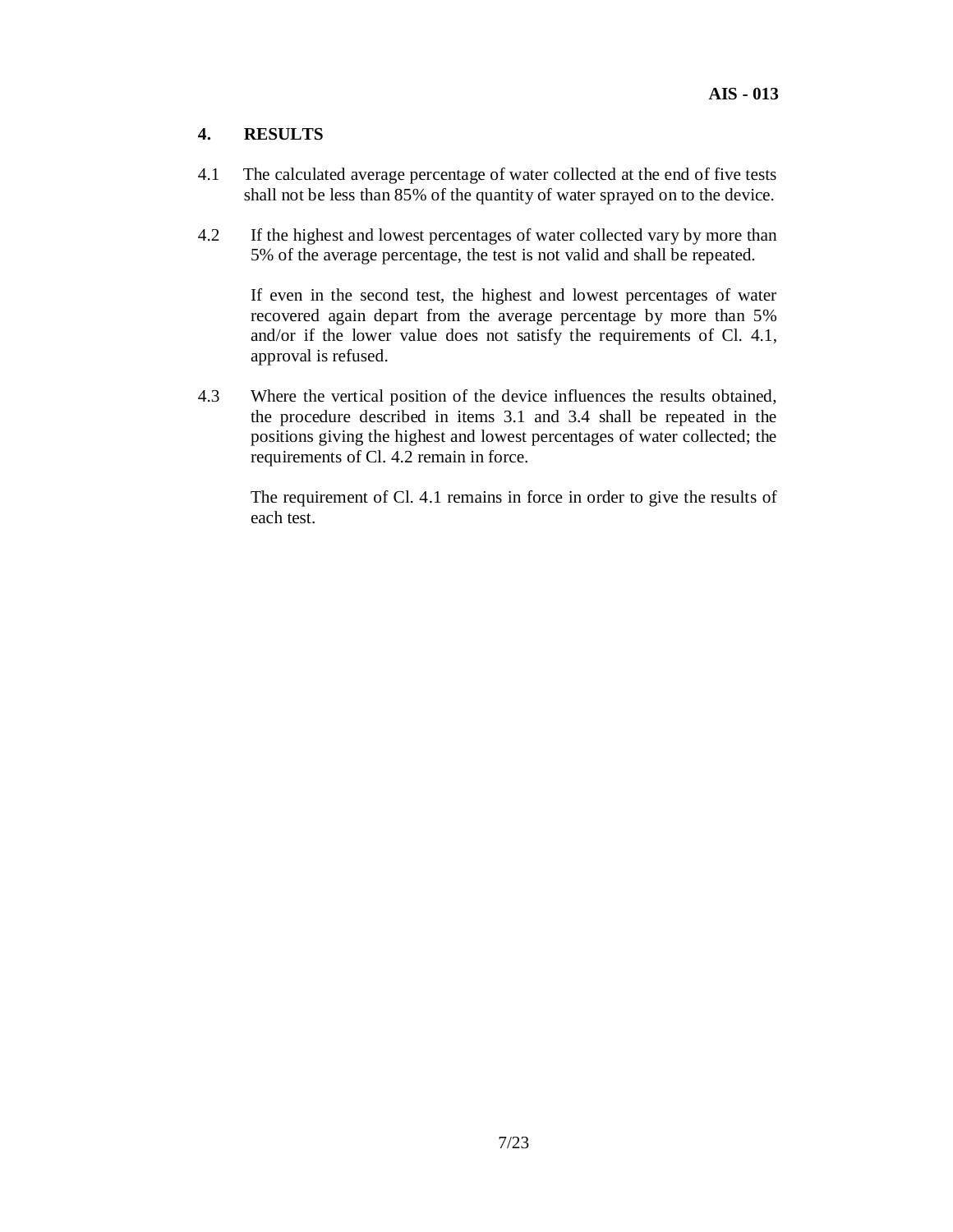#### **AIS - 013**

#### **PART III**

#### **REQUIREMENTS RELATING TO THE TYPE-APPROVAL OF A TYPE OF VEHICLE WITH REGARD TO THE FITMENT OF SPRAY-SUPPRESSION SYSTEM**

# **0.0 SCOPE**

- 0.1. All category  $N_2$  vehicles of a Gross Vehicle Weight (GVW) exceeding 7.5 tonnes, and all category  $N_3$ ,  $T_3$  and  $T_4$  vehicles shall be constructed and or fitted with spray-suppression devices in such a way as to meet the requirements below:
- 0.2. The requirements laid down above relating to spray-suppression devices as defined in Para 4 of Part I are not mandatory in the case of chassis/cab vehicles, un-bodied vehicles, 'off-road' vehicles in which the presence of spray-suppression devices is incompatible with their use. However, if such devices are fitted to these vehicles, they must conform to the requirements of this Standard.

#### **1.0 APPLICATION FOR TYPE - APPROVAL**

- 1.1 The application for type approval of a vehicle type with regard to the fitting of a spray -suppression system shall be submitted by the vehicle manufacturer.
- 1.2 It shall be accompanied by the following documents having the following particulars :
	- 1.2.1 A technical description of the spray suppression system and one or more sufficiently detailed drawing on a scale suitable for identification.
- 1.3 A vehicle representative of the vehicle type to be approved, fitted with its spray suppression system, shall be submitted to the Test Agency conducting the approval tests.

#### **1.4 Criteria for Extension of Type Approval :**

 In the case of Type-Approval of a number of models /variants fitted with the spray suppression devices of the same type, the Type approval / extension of type approval may be granted if the following conditions are met:

| Sr. No. | <b>VARIATION</b>      | <b>VEHICLE SELECTED FOR TEST</b>                   |
|---------|-----------------------|----------------------------------------------------|
| 1.      | Vehicle Specification | If all variants are of similar design in so far as |
|         |                       | components, fitting and attachments of the wheel   |
|         |                       | guard, then only one vehicle will be tested.       |
| 2.      | Wheel Size            | Vehicle with single or twin wheels having the      |
|         |                       | greatest width.                                    |
| 3.      | Peripheral clearance  | Largest clearance                                  |
|         | mudguard<br>between   |                                                    |
|         | and tyre tread        |                                                    |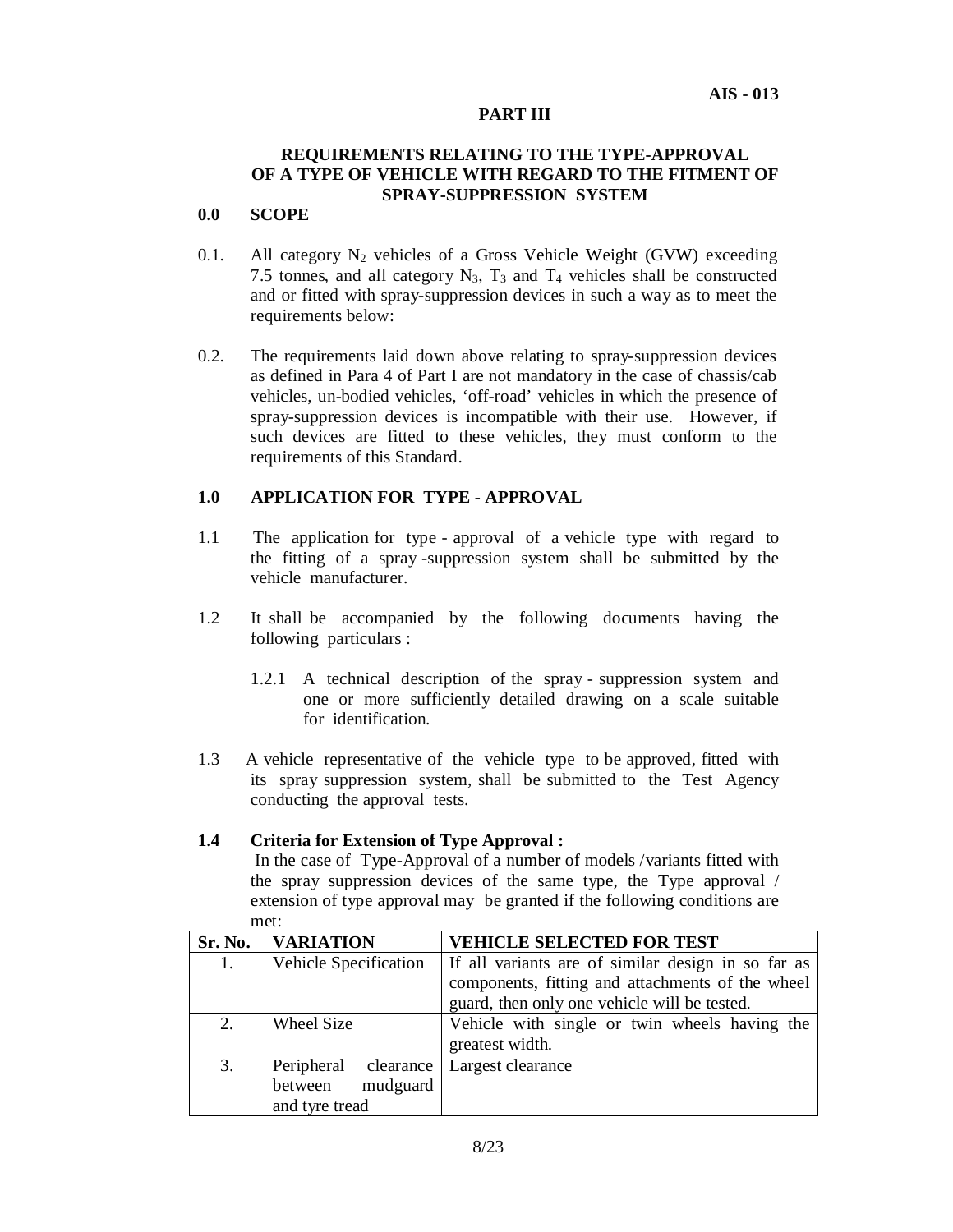#### **GENERAL REQUIREMENTS**

#### **2.0 Axles**

# **2.1 Lifting axles**

Where a vehicle is fitted with one or more lifting axles, the spraysuppression system shall cover all the wheels when the axle is lowered and the wheels in contact with the ground when the axle is raised.

#### **2.2 Self-tracking axles**

Where a vehicle is fitted with a self-tracking axle, the spray-suppression system shall satisfy the conditions applicable to non-steered wheels if mounted on the pivoting part. If not mounted on that part, it shall satisfy the conditions that are applicable to steered wheels.

# **3 POSITION OF OUTER VALANCE**

- 3.1 In the case of non-steered wheels distance 'C' between the longitudinal plane tangential to the outer tyre wall, apart from any tyre bulge near the ground, and the inner edge of the valance shall not exceed 75 mm unless the radius of the inner edge of the valance, as defined in Para 6.2, 7.2 and 8.2 is less than 1.0 R, in which case it shall not exceed 100 mm (Figure 1).
- 3.2 In the case of steered and self-steered wheels, distance 'C' shall not exceed 100 mm.

#### **4 STATE OF VEHICLE**

For the checking of compliance with this Standard the vehicle shall be in the following state:

- 4.1 It shall be unladen and with the wheels in the straight-ahead position;
- 4.2 In the case of semi-trailers, the loading surfaces shall be horizontal;
- 4.3 The tyres shall be inflated to their normal pressure.

#### **5 SPRAY-SUPPRESSION SYSTEMS**

5.1 The spray-suppression system shall meet the specifications set out in Cl. 6 or 8.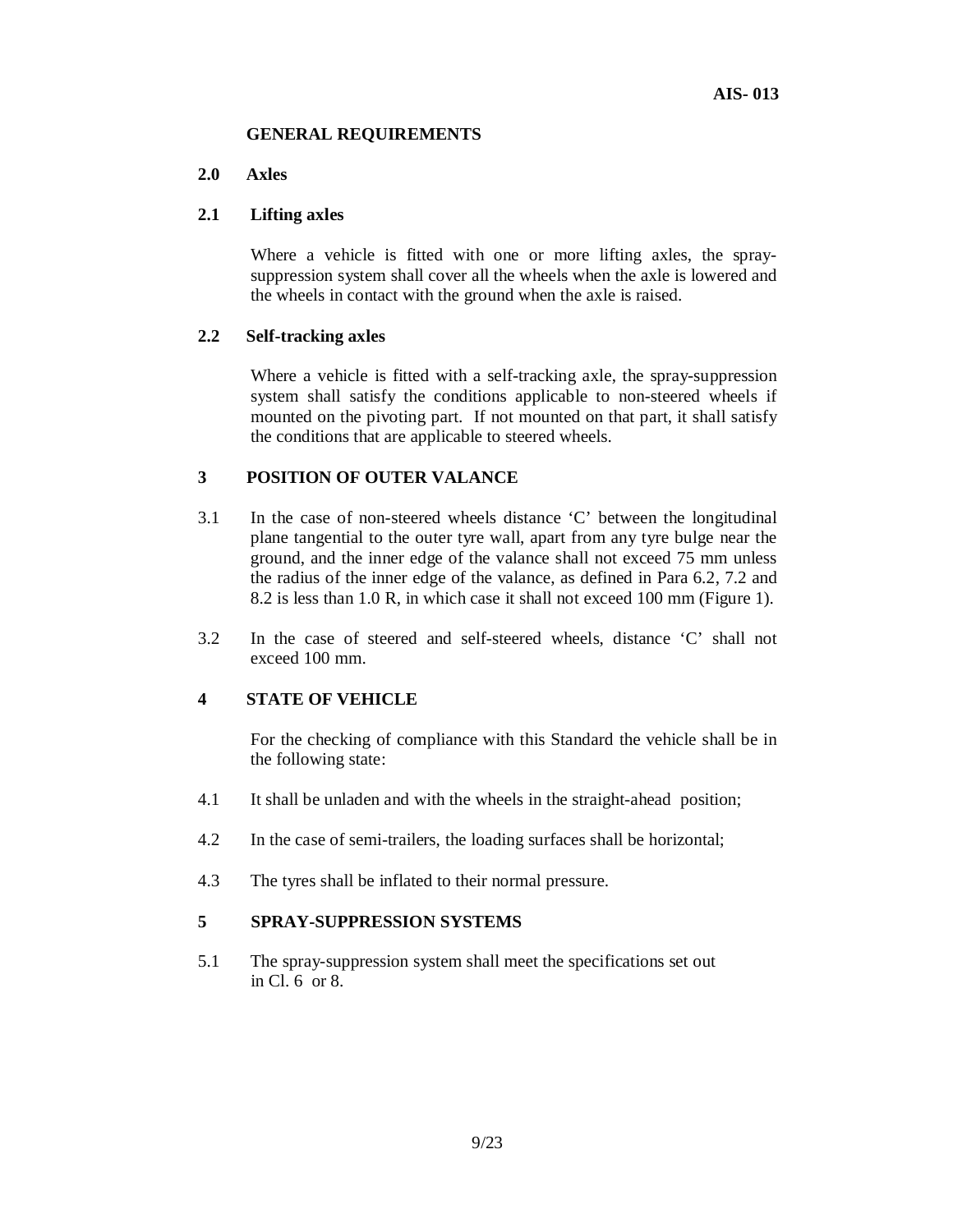5.2 The spray-suppression system for non-steered or self steered wheels that are covered by the bodywork floor, or by the lower part of the load platform, shall meet either the specifications set out in Cl. 6 or 8 or else those in Cl. 7*.*

#### **SPECIFIC REQUIREMENTS**

#### **6. REQUIREMENTS CONCERNING ENERGY ABSORPTION SPRAY SUPPRESSION SYSTEMS FOR AXLES FITTED WITH STEERED OR SELF STEERING OR NON-STEERED WHEELS.**

#### **6.1 Mudguards**

- 6.1.1 The mudguards shall cover the zone immediately above, ahead and behind the tyre or tyres in the following manner :
	- (a) In the case of a single or multiple axle where distance 'd' (Figure 4) between the tyres fitted to the adjacent axles exceeds 300 mm, the forward edge (C) shall extend forwards to reach a line  $O - Z$  where angle (theta) = no more than 30 deg above the horizontal for axles fitted with steering or self-steering wheels, and no more than 20 deg for axles fitted with non-steered wheels.

 The rearmost edge (Figure 2) shall extend downwards in such a way as not to be more than 100 mm above a horizontal line passing through the centre of the wheel.

- (b) In the case of multiple axles where the distance 'd' between the tyres fitted to the adjacent axles does not exceed 300 mm, the mudguard shall be as shown in Figure 4a.
- (c) The mudguard shall possess a total width 'q' (Figure 1) at least adequate to cover the entire width of the tyre 'b' or the entire width of two tyres 't' in the case of twin wheels, account being taken of the extremes for the tyre/wheel unit specified by the manufacturer. Dimensions 'b' and 't' shall be measured at hub height, excluding any markings, ribs, protective bands, etc., on the tyre walls.
- 6.1.2 The front side of the rear part of the mudguard shall be fitted with a sprayreduction device complying with the specifications set out in Appendix 1 to Part II. This material shall cover the inside of the mudguard up to a height determined by a straight line running from the centre of the wheel and forming an angle of at least 30 deg with the horizontal (Figure 3).
- 6.1.3 If the mudguards are made up of several components when fitted, they shall not incorporate any aperture enabling spray to exit while the vehicle is in motion.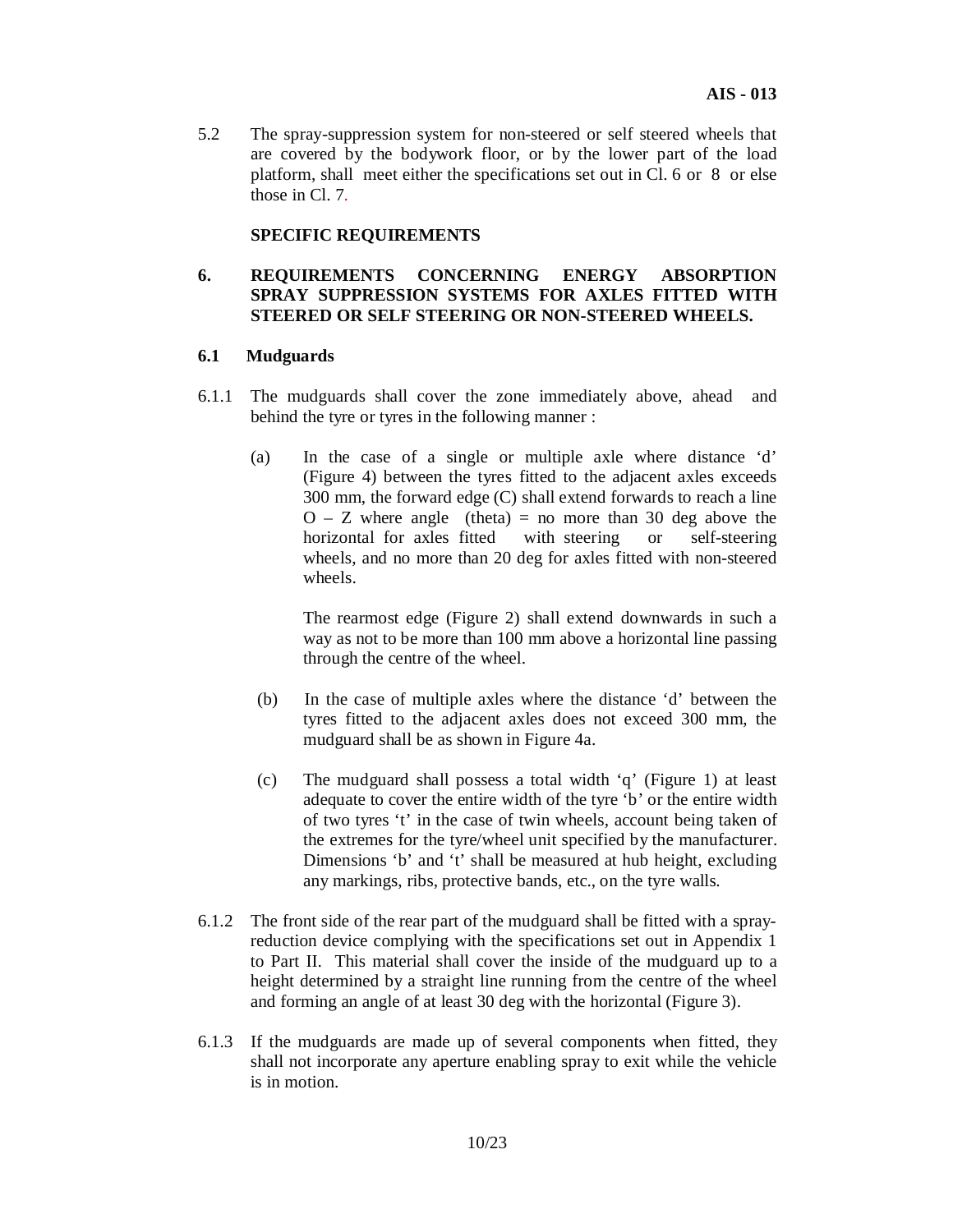# **6.2 OUTER VALANCES**

6.2.1 In the case of single axles, or multiple axles where distance 'd' between the tyres on adjacent axles exceeds 300 mm, the lower edge of the outer valance may not be situated beyond the following distances and radii, as measured from the centre of the wheel (Figure 2).

| (a) | Axles fitted with steered wheels or self steering wheels; |                  |
|-----|-----------------------------------------------------------|------------------|
|     | From the front edge (towards the                          |                  |
|     | front of the vehicle)                                     | $R_v \leq 1.5 R$ |
|     | (tip C at 30 deg)                                         |                  |
|     | To the rear edge (towards the                             |                  |
|     | rear of the vehicle)                                      |                  |
|     | (tip A at 100 mm)                                         |                  |
|     |                                                           |                  |

(b) Axles fitted with non-steered wheels: From the front edge (tip C at 20 deg)  $R_v \le 1.25 R$ To the rear edge (tip A at 100 mm)

> Where R is the radius of the tyre fitted to the vehicle, and  $R_v$  the distance, expressed as a radius, at which the lower edge of the outer valance is situated.

- 6.2.2 In the case of multiple axles where distance 'd' between the tyres on adjacent axles does not exceed 300 mm, the outer valances located in the space between the axles shall be located at the distances set out in item 6.2.1 and shall extend downwards in such a way as not to be more than 150 mm above a horizontal line passing through the centre of the wheels, or in such a way that the horizontal distance between their lower extremities does not exceed 60 mm (Figure 4a).
- 6.2.3 The depth of the outer valance shall extend to not less than 45 mm, at all points behind a vertical line passing through the centre of the wheel. The depth of the valances may be gradually reduced in front of this line.
- 6.2.4 No openings enabling spray to emerge when the vehicle is moving are allowed in the outer valances or between the outer valances and the other parts of the mudguards.

#### **6.3 RAIN FLAPS**

- 6.3.1 The width of the flap shall fulfill the requirement for 'q' in Cl. 6.1.1 (C) except where the flap is within the mudguards, in which case it shall be at least equal in width to the tread of the tyre.
- 6.3.2 The orientation of the flap shall be basically vertical.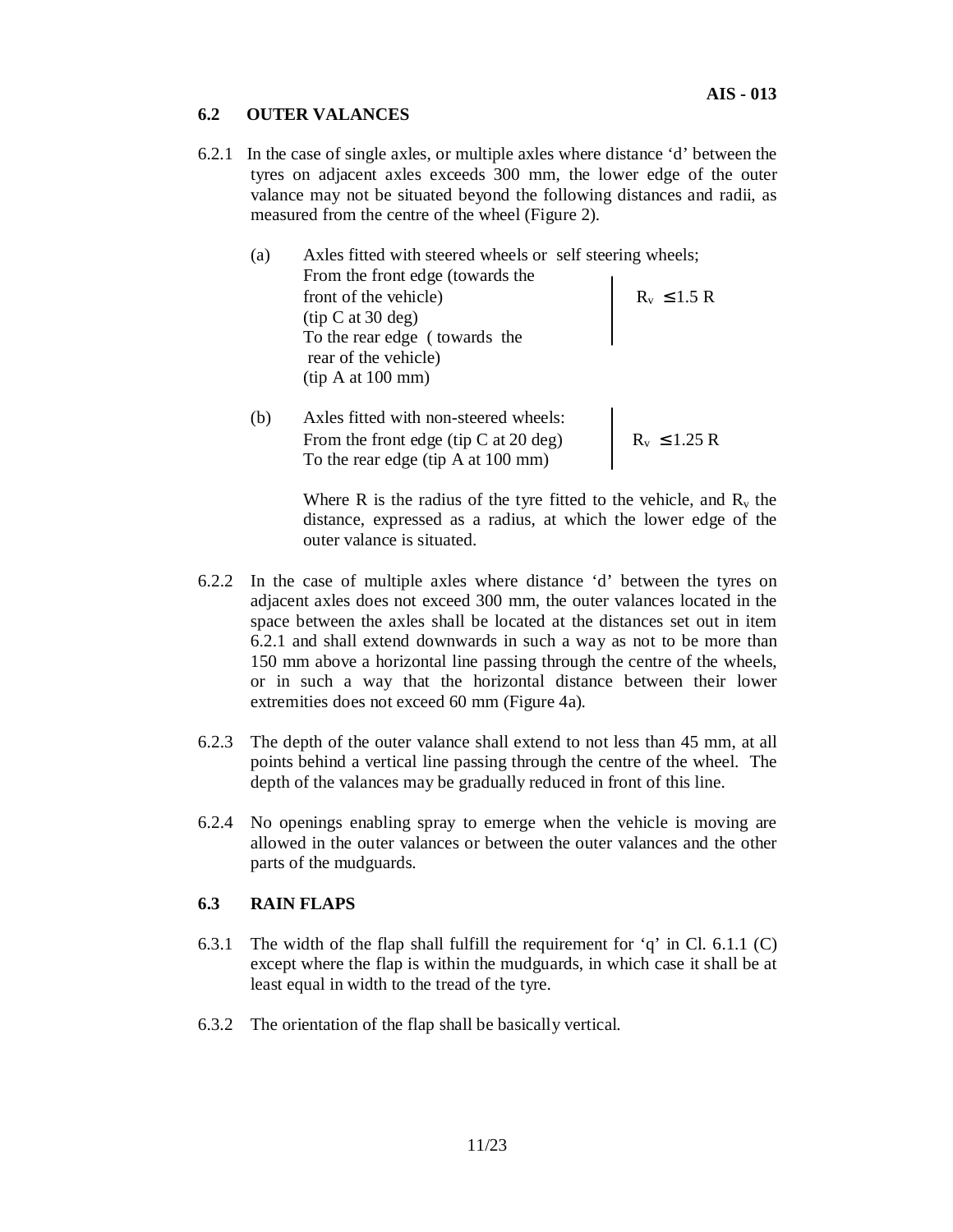- 6.3.3 The maximum height of the bottom edge shall not exceed 200 mm (Figure 3). This distance is increased to 300 mm in the case of the last axle where the radial distance of the lower edge of the outer valancing,  $R<sub>v</sub>$  does not exceed the dimensions of the radius of the tyres fitted to the wheels on that axle.
- 6.3.4 The rain flap shall not be more than 300 mm from the rearmost edge of the tyre, measured horizontally.
- 6.3.5 In the case of multiple axles where distance 'd' between the tyres on adjacent axles is less than 250 mm, only the rear set of wheels shall be fitted with rain flaps. There shall be a rain flap behind each wheel when distance 'd' between the tyres on adjacent axles is at least 250 mm (Figure 4b).
- 6.3.6 Rain flap shall not be deflected by more than 100 mm towards the rear under a force of 3 N per 100 mm of flap width, applied to a point located 50 mm above the lower edge of the flaps.
- 6.3.7 The whole of the front face of the part of the rain flap having the minimum dimensions required shall be fitted with a spray-suppression device that meets the specifications set out in Part II, Appendix 1.
- 6.3.8 No openings enabling spray to emerge are allowed between the lower rear edge of the mudguard and the rain flaps.
- 6.3.9 Where the spray-suppression device meets the specifications relating to rain flaps (Cl. 5.3), no additional rain flap is required.
- **7.0 REQUIREMENTS RELATING TO SPRAY SUPPRESSION SYSTEMS FITTED WITH ENERGY ABSORPTION SPRAY-SUPPRESSION DEVICES FOR CERTAIN AXLES THAT ARE FITTED WITH NON-STEERED OR SELF-STEERING WHEELS (SEE CL. 5.2)**

#### **7.1 Mudguards**

- 7.1.1 Mudguards shall cover the zone immediately above the tyre or tyres. Their front and rear extremities shall extend at least to the horizontal plane that is tangent to the upper edge of the tyre or tyres (Figure 5). However, the rear extremity may be replaced by the rain flap, in which case this shall extend to the upper part of the mudguard (or equivalent component)
- 7.1.2 All of the inner rear part of the mudguard shall be fitted with a spray- suppression device that meets the requirement set out in Part II, Appendix 1.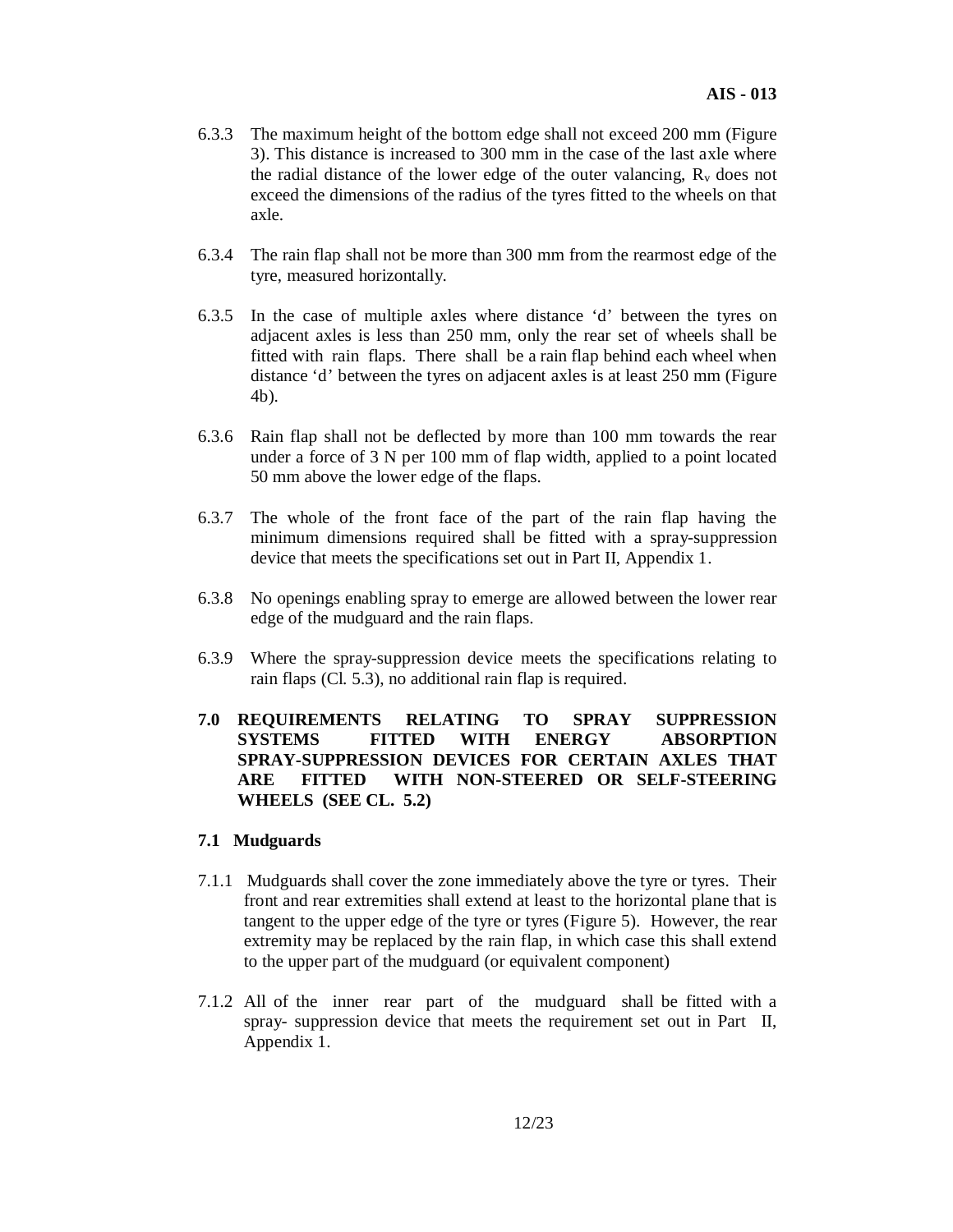# **7.2 Outer Valances**

7.2.1 In the case of single or multiple axles where the distance between the adjacent tyres is at least 250 mm, the outer valance shall cover the surface extending from the lower to the upper part of the mudguard up to a straight line formed by the tangent to the upper edge of the tyre or tyres and lying between the vertical plane formed by the tangent to the front of the tyre and the mudguard or rain flap located behind the wheel or wheels (Figure 5b).

In the case of multiple axles, an outer valance shall be located by each wheel.

- 7.2.2 No openings enabling spray to emerge are allowed between the outer valance and the inner part of the mudguard.
- 7.2.3 Where rain flaps are not fitted behind each wheel (see Cl. 6.3.5), the outer valance shall be unbroken between the outer edge of the rain flap to the vertical plane that is tangent to the point furthest to the front of the tyre (Figure 5a) of the first axle.
- 7.2.4 The entire inner surface of the outer valance, the height of which shall not be less than 100 mm, shall be fitted with an energy-absorption spraysuppression device complying with the requirements of Part II.

# **7.3 Rain Flaps**

These flaps shall extend to the lower part of the mudguard and comply with Cl. 6.3.

# **8.0 REQUIREMENTS CONCERNING SPRAY-SUPPRESSION SYSTEMS FITTED WITH AIR/WATER SEPARATOR SPRAY-SUPPRESSION DEVICES FOR AXLES WITH STEERED AND NON-STEERED WHEELS.**

#### **8.1 Mudguards**

- 8.1.1 Mudguards shall comply with the requirements of Cl. 6.1.1 (c).
- 8.1.2 Mudguards for single or multiple axles where the distance between the tyres on adjacent axles exceeds 300 mm shall also comply with item 6.1.1(a).
- 8.1.3 In the case of multiple axles where the distance between the tyres on adjacent axles does not exceed 300 mm, the mudguards shall also conform to the model shown in Figure 7.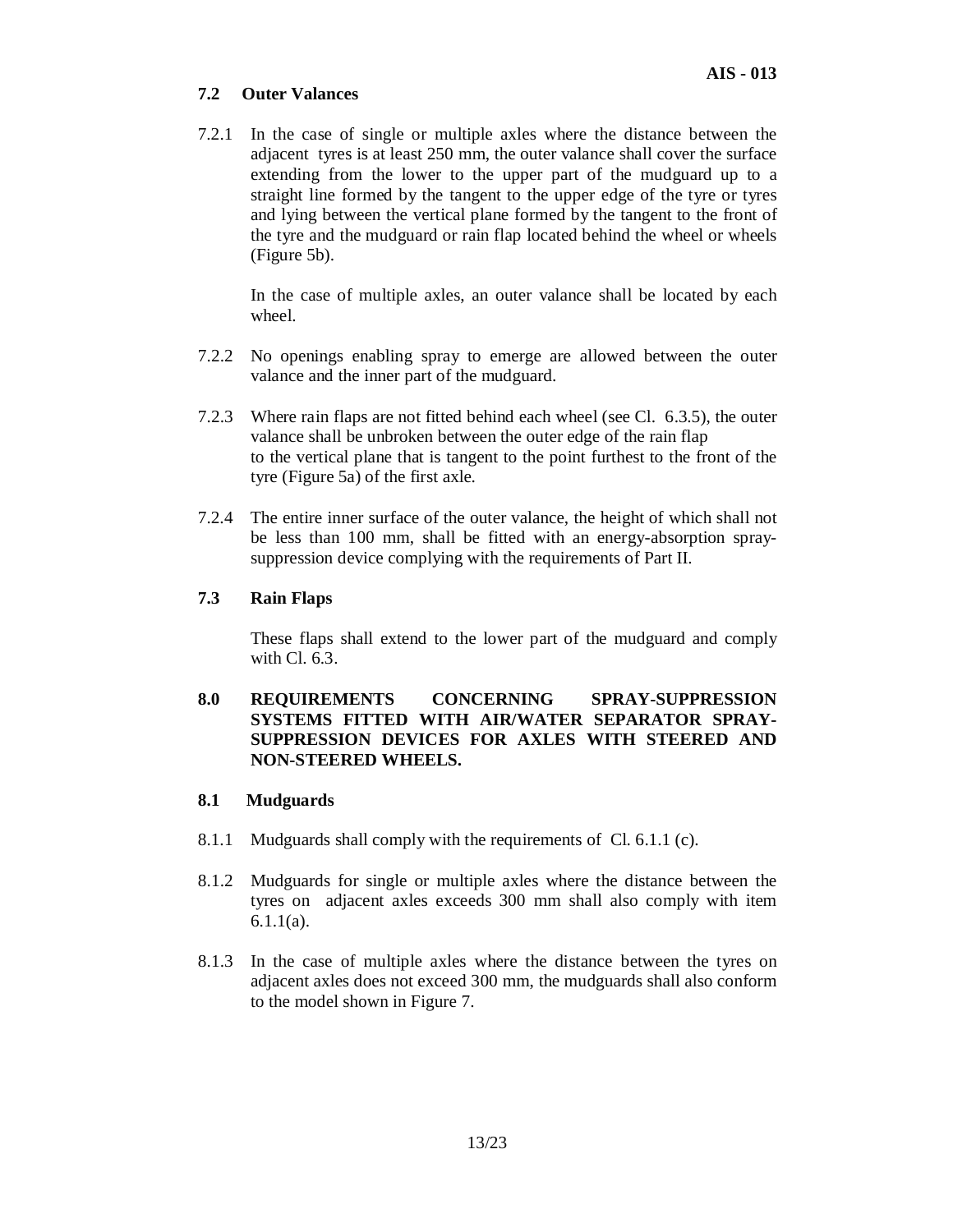#### **8.2 Outer Valances**

- 8.2.1 The lower edges of the outer valances shall be fitted with air/water separator spray-suppression devices complying with the requirements of Part II.
- 8.2.2 In the case of single or multiple axles where the distance between the tyres on adjacent axles exceeds 300mm, the lower edge of the spraysuppression device fitted to the outer valance shall have the following maximum dimensions and radii, starting from the centre of the wheel (Figures 6 and 7):
	- (a) Axles fitted with steered wheels or self-steering wheels:

From the front edge (towards the front of the vehicle)  $R_v \le 1.05 R$ (tip C at 30 deg) to the rear edge (towards the rear of the vehicle) (tip A at 100 mm).

(b) Axles fitted with non-steered wheels;

From the front edge (tip C at 20 deg)  $R_v \le 1.00 \text{ R}$ to the rear edge (tip A at 100 mm).

Where  $R =$  is the radius of tyre fitted to the vehicle;

- $R_v$  = the radial distance from the lowest edge of the outer valance to the centre of the wheel.
- 8.2.3 In the case of multiple axles where the distance between the tyres on adjacent axles does not exceed 300 mm, the outer valances located in the inter-axle spaces shall follow the path specified in Para 8.1.3, and shall extend downwards in such a way as not to be more than 100 mm above a horizontal straight line passing through the wheel centers (Figure 7).
- 8.2.4 The depth of the outer valance shall extend to not less than 45 mm, at all points behind a vertical line passing through the centre of the wheel. This depth may be gradually reduced in front of this line.
- 8.2.5 No openings enabling spray to emerge are allowed in the outer valances or between the outer valances and the mudguards.

# **8.3 Rain Flaps**

8.3.1 Rain flaps shall:

- (a) Comply with Para 6.3 (Figure 3); or
- (b) Comply with Para 6.3.1,6.3.5, 6.3.8 and 8.3.2 (Figure 6).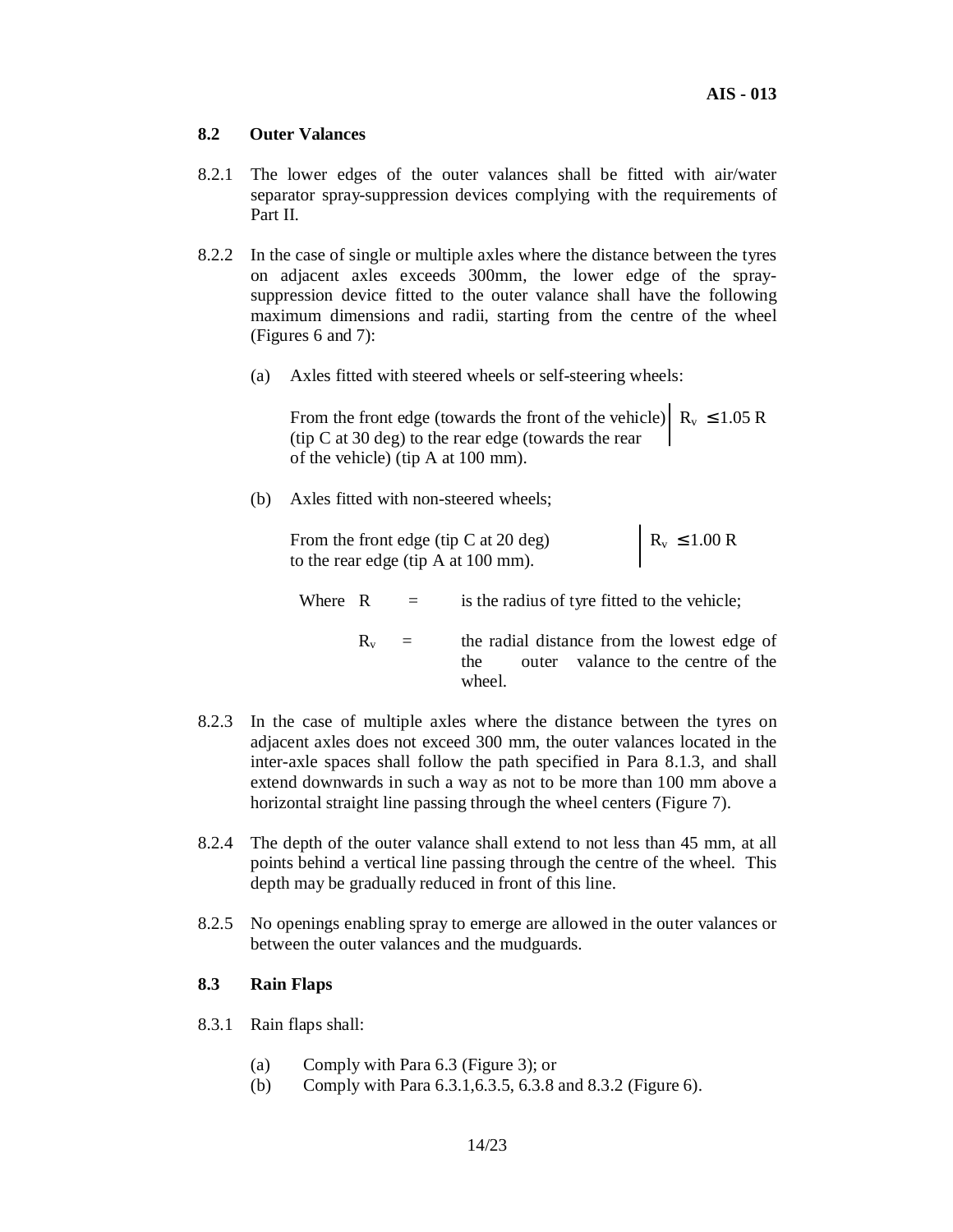- 8.3.2 Spray suppression device complying with the specifications set out in Part II, Appendix 2, shall be fitted to the rain flaps referred to in Cl. 8.3.1 (b), at least along the full edge.
- 8.3.2.1 The lower edge of the spray-suppression device shall be not more than 200 mm from the ground.
- 8.3.2.2 The spray suppression device shall be at least 100 mm deep.
- 8.3.2.3 Apart from the lower part, which includes the spray-suppression device, the rain flap as referred to in para 8.3.1 (b) shall not bend by more than 100 mm towards the rear under the effect of a force of 3 N per 100 mm of width of the rain flap measured at the intersection of the rain flap with the spray-suppression device in its working position, applied at a distance of 50 mm above the lower edge of the rain flap.
- 8.3.3 The rain flap shall not be more than 200 mm from the rearmost edge of the tyre, measured horizontally.

#### **Explanatory Note :**

For preparation of this standard considerable assistance has been taken from EEC Directive 91/226/EEC, Jan. 1995.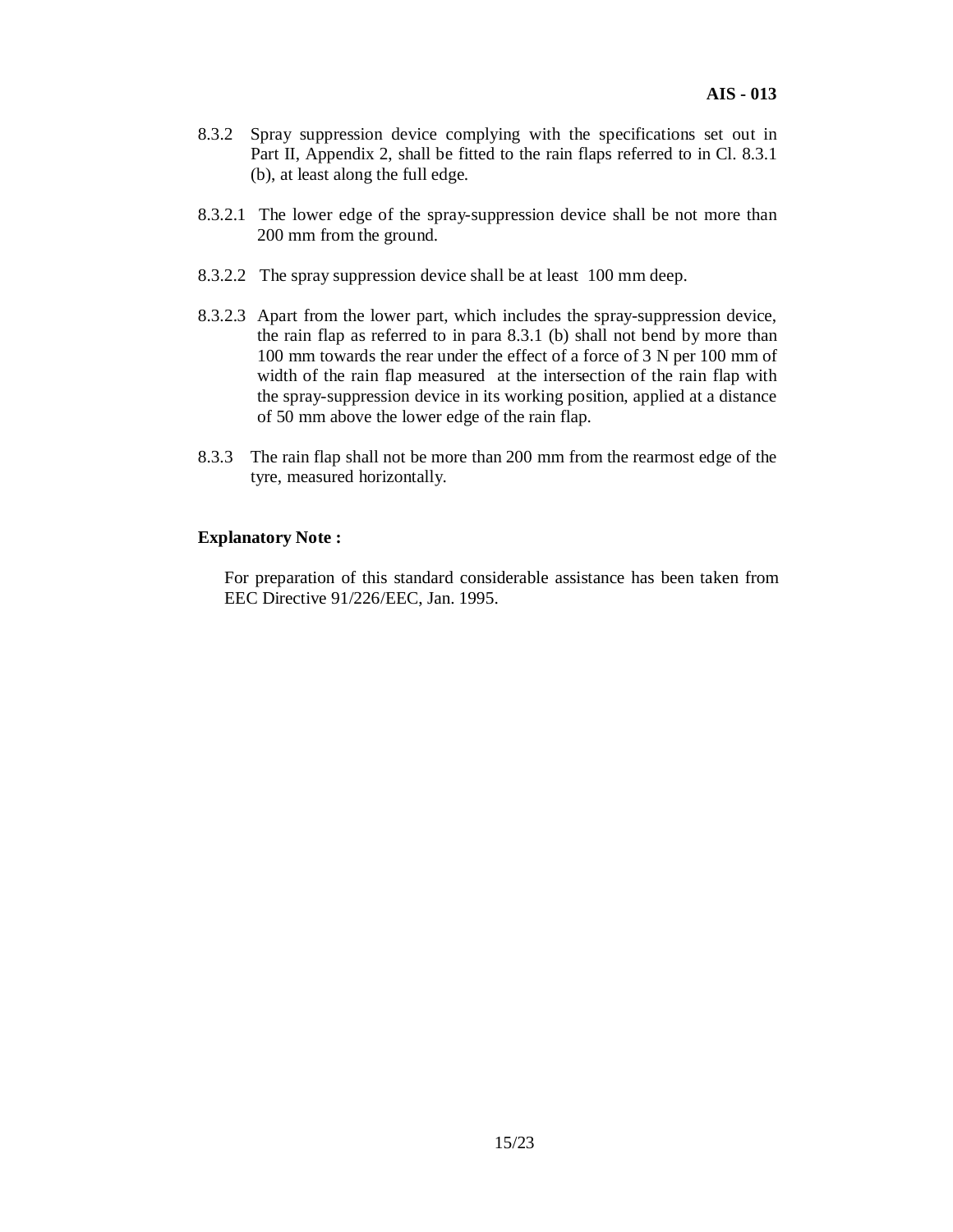

**Note: The figures refer to the corresponding Para in Part III.**

**Figure 1**

**Width (q) of mudguard (a) and position of valance (j)**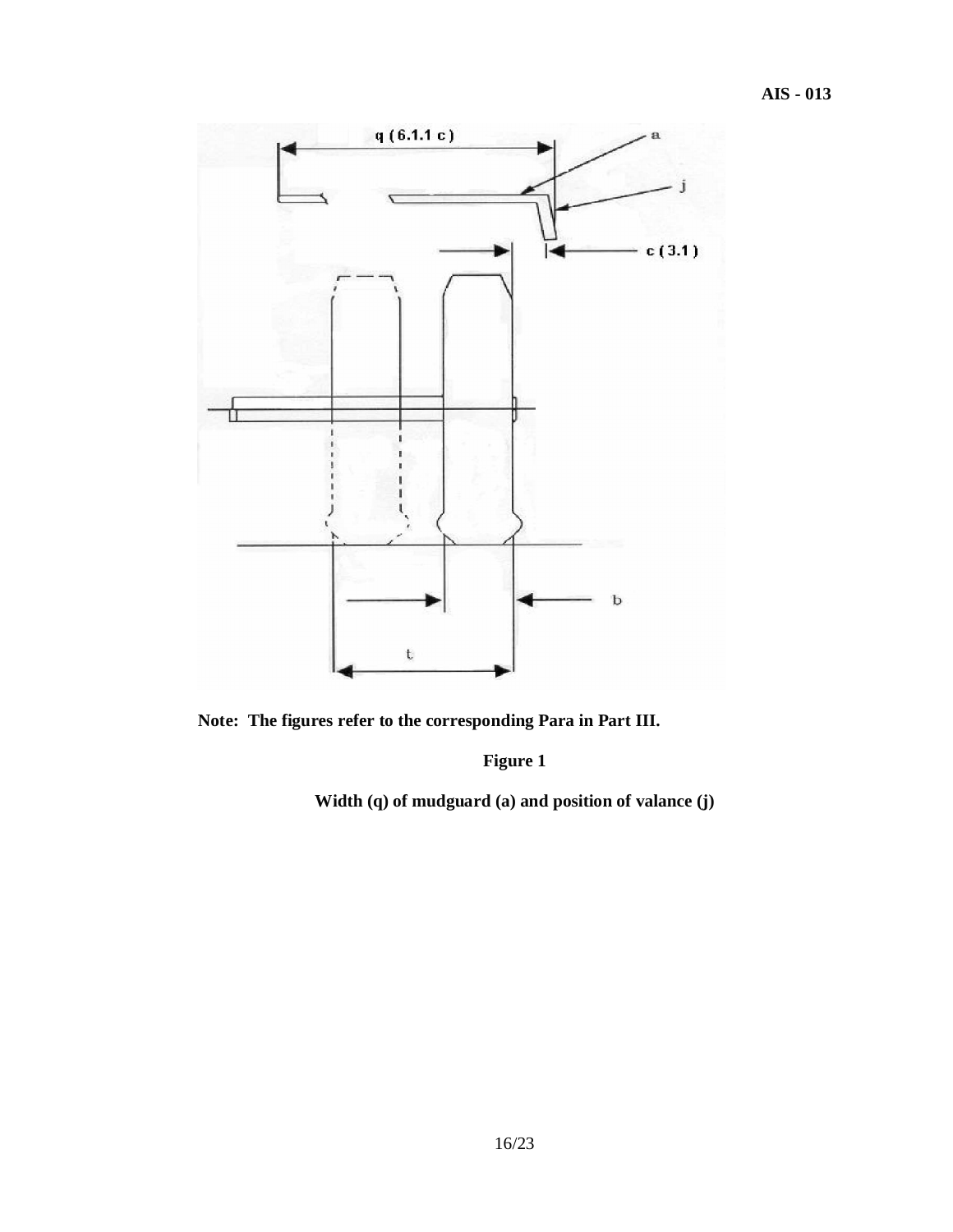

Note: 1. The figures quoted relate to the corresponding Paras in Part III. 2. T: extent of mudguard





# **Dimensions of mudguard and outer valance**

Note: The Figures quoted relate to the corresponding Paras in Part III.

# **Figure 3**

#### **Position of mudguard and rain flap**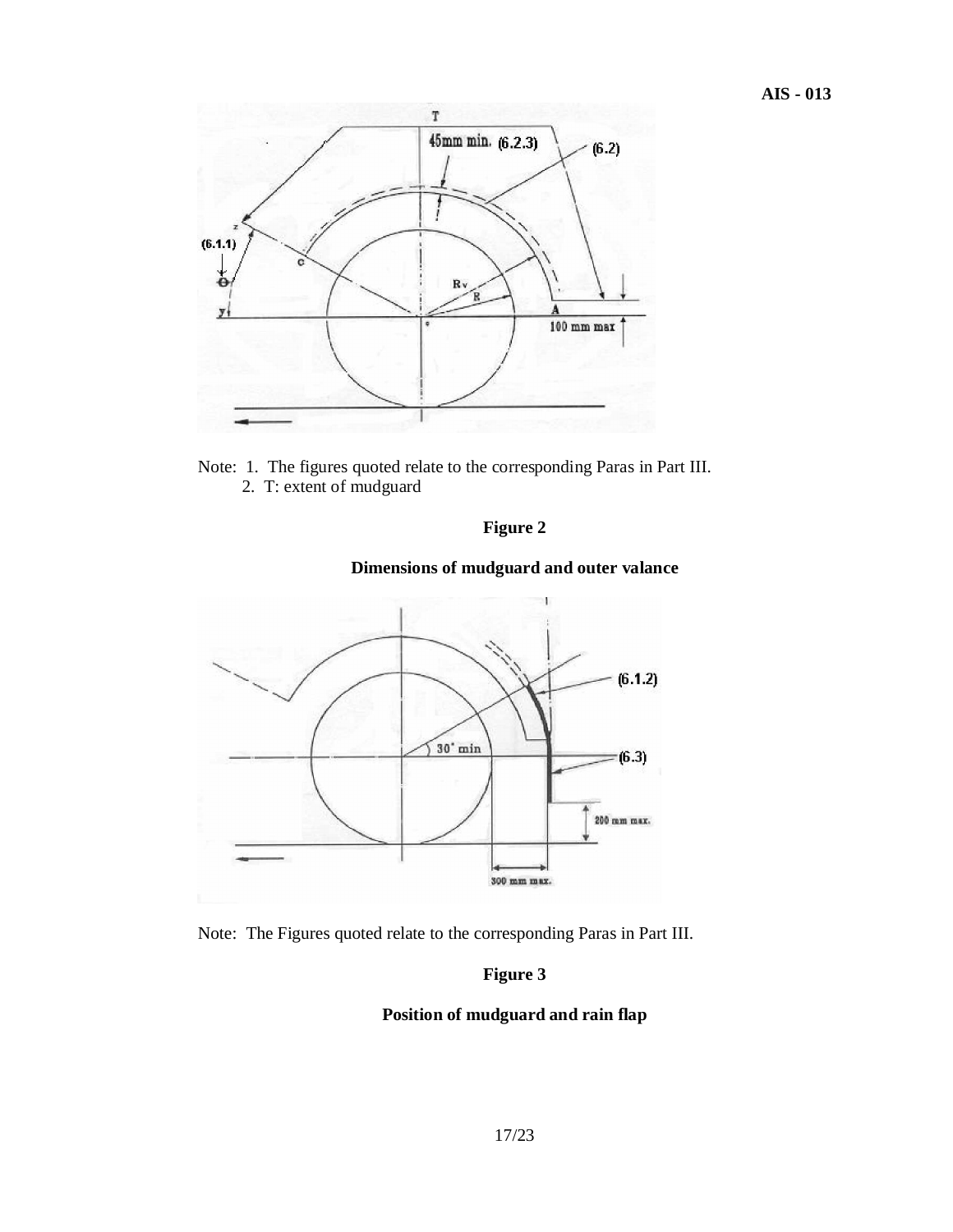

**(a) Dimensions of mudguards and outer valances for multiple axles**

**Note: 1. The figures quoted relate to the following items in Part III. 2. T: extent of mudguard**



**(b) Position of spray-suppression devices for multiple axles**

**Note: The figures relate to the corresponding items in Part III.**

#### **Figure 4**

**Mudguards and outer valance for steered or self-steering or non-steered wheels**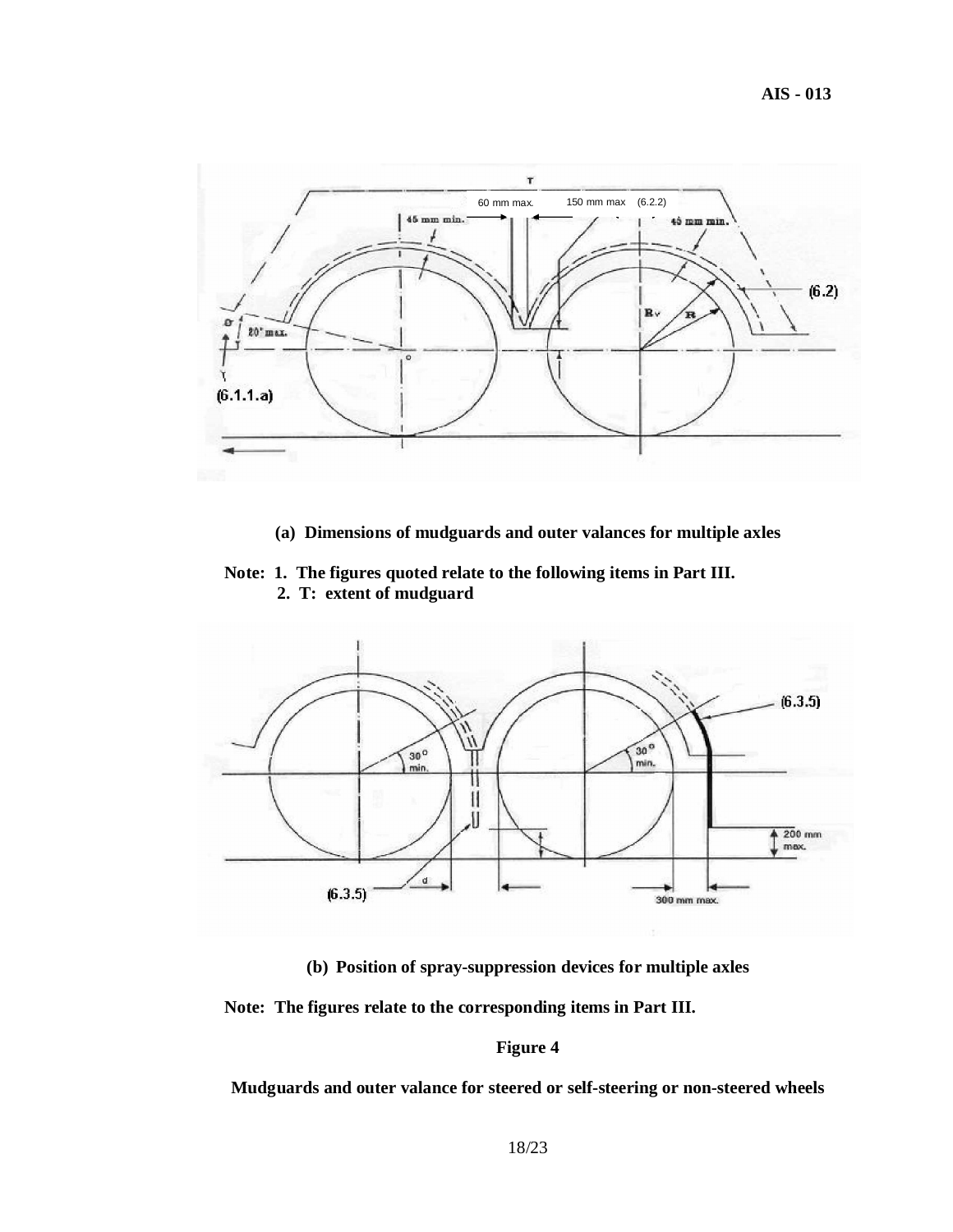

**(a) Multiple axles where the distance between the tyres in less than 250 mm**



**(b) Single axles or multiple axles where the distance between the tyres in not less than 250 mm**

**Part III – Paras 5.2 and 7**

# **Figure 5**

**Diagram showing assembly of a spray-suppression system incorporating spray-suppression devices fitted with energy absorbers for axles fitted with non-steered or self-steering wheels**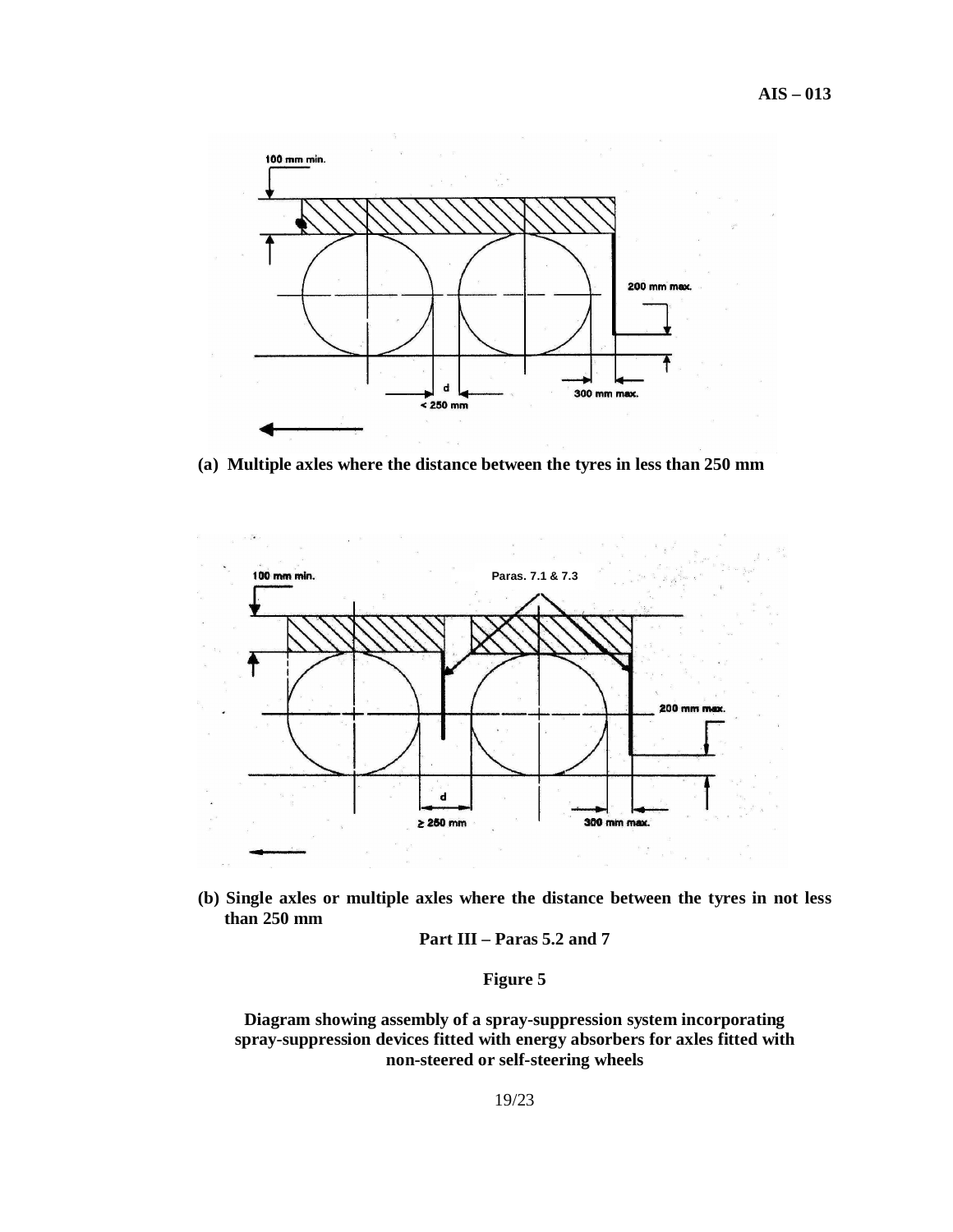

Note: 1. The figures relate to the corresponding Para in Part III 2. T: extent of mudguard







#### **Figures 7**

**Diagram showing assembly of a spray-suppression system incorporating spraysuppression devices (mudguard, rain flap, outer valance) for multiple axles where the distance between the tyres does not exceed 300 mm**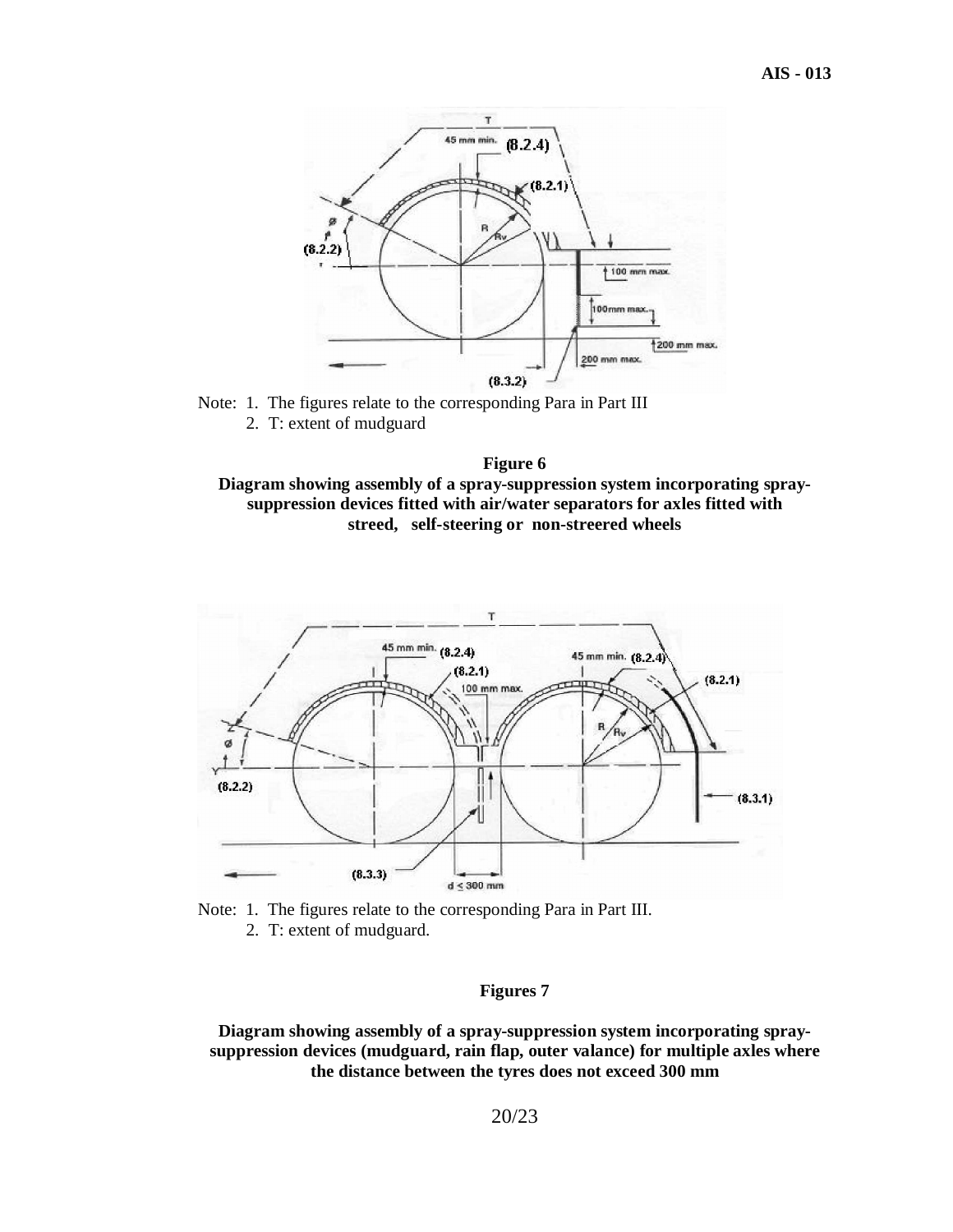

Note:  $A =$  water supply from pump.

- $B =$  flow towards collector tank
- C = collector with inside dimension of 500 (+  $5/$  -0) mm length and 75 (+  $2/$  0) mm width.
- $D =$  thin-wall, 54 mm diameter pipe.
- $E = 12$  holes drilled radially as shown, diameter 1.68 (+ 0.025/-0) mm.
- $F = 500 (+ 0:-5)$  mm wide sample to be tested.

All linear dimensions are shown in millimeters.

(See Part II, Appendix 1)

#### **Figure 8**

#### **Test assembly for energy absorption spray-suppression devices**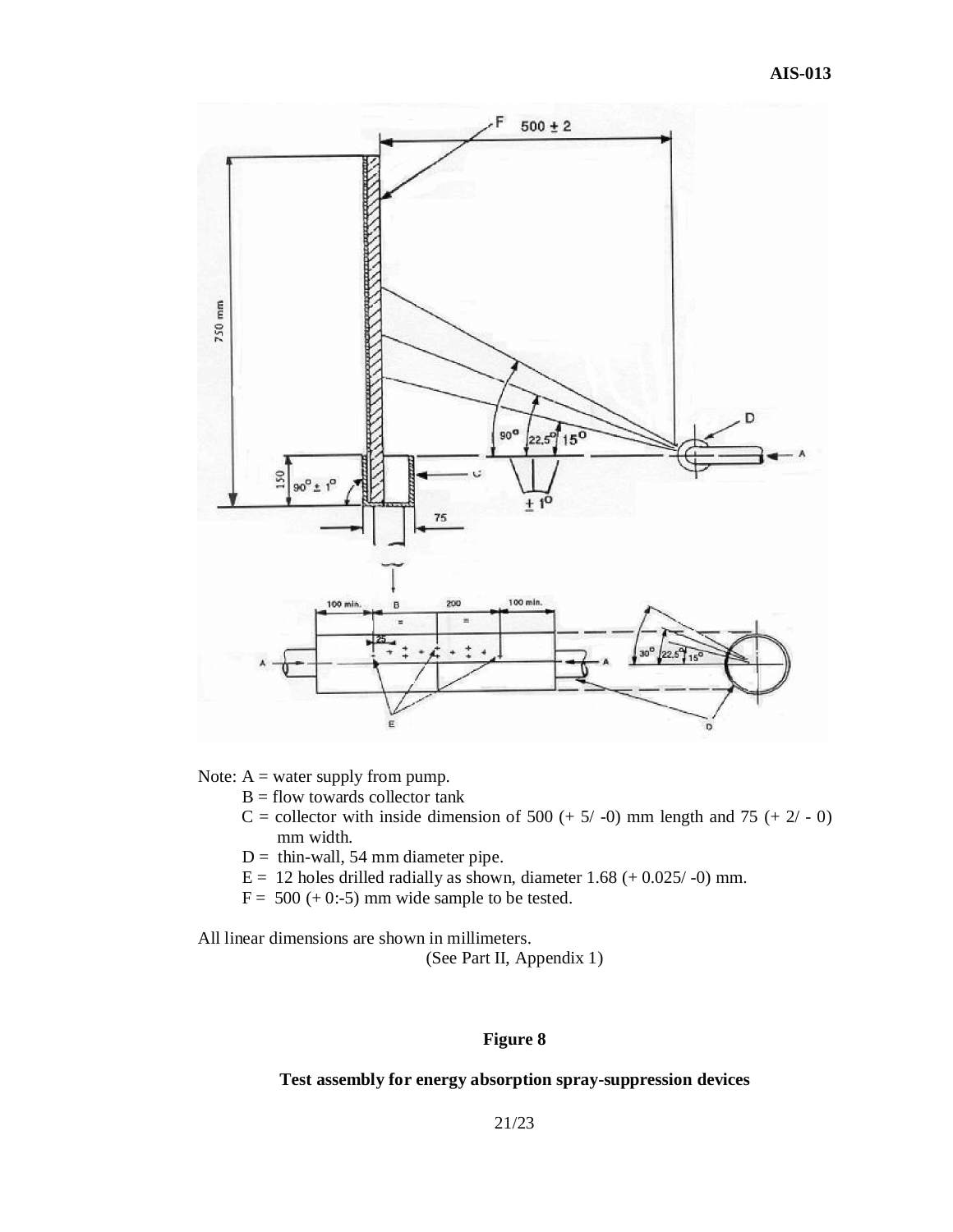

(See Part II, Appendix 2)

**Figure 9 Test assembly for air/water separator spray-suppression devices**